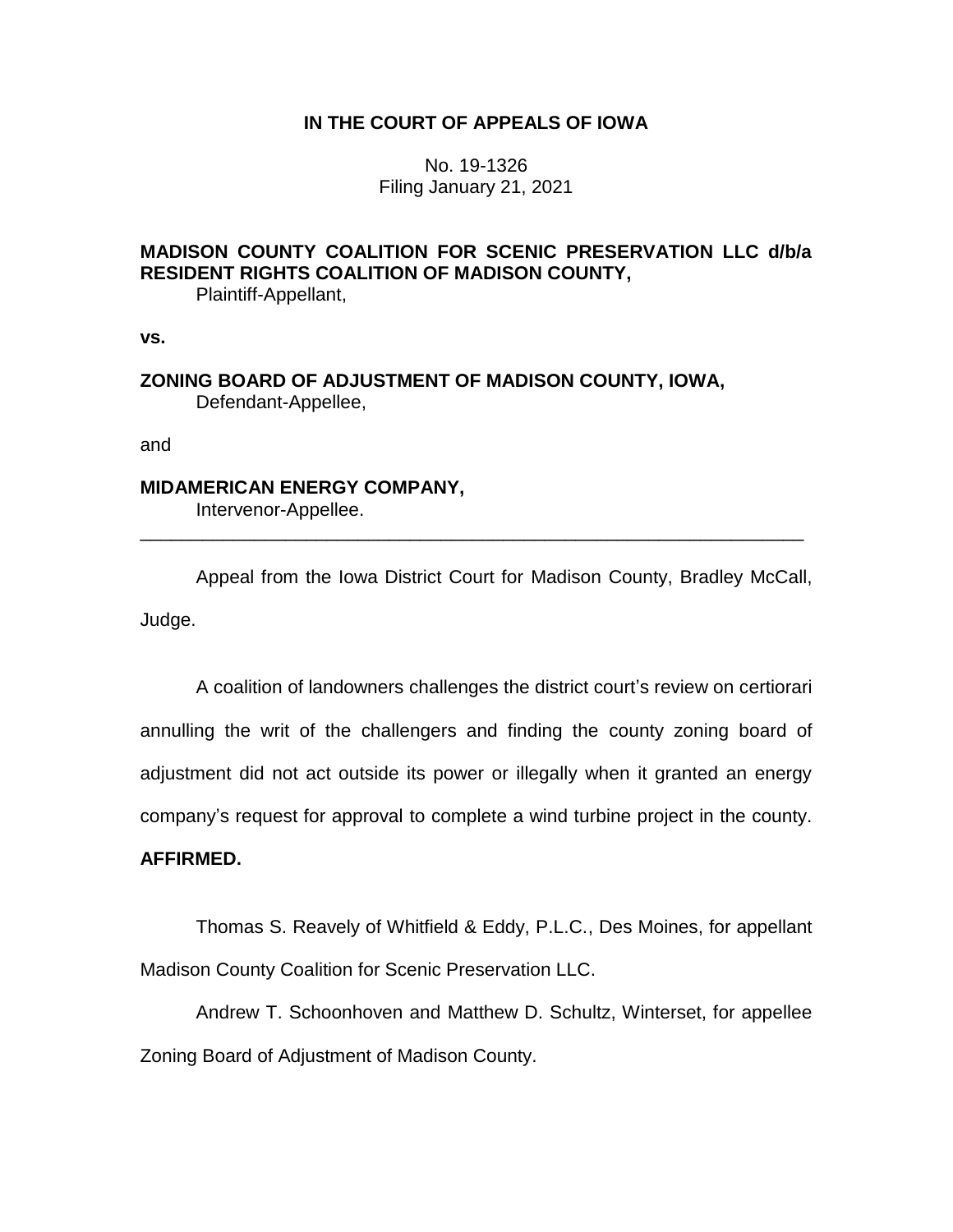Brant M. Leonard, Bret A. Dublinske, and Kristy Dahl Rogers of Fredrikson & Byron, P.A., Des Moines, for appellee MidAmerican Energy Company.

Channing L. Dutton of Lawyer, Lawyer, Dutton & Drake, L.L.P., West Des Moines, and Michael B. Gerrard of Arnold & Porter Kaye Scholer, L.L.P., New York, New York, for amici curiae Citizens for Agricultural Rights and Renewable Energy, Judy Neal, and Steve Neal.

Heard by Bower, C.J., and Vaitheswaran and Greer, JJ.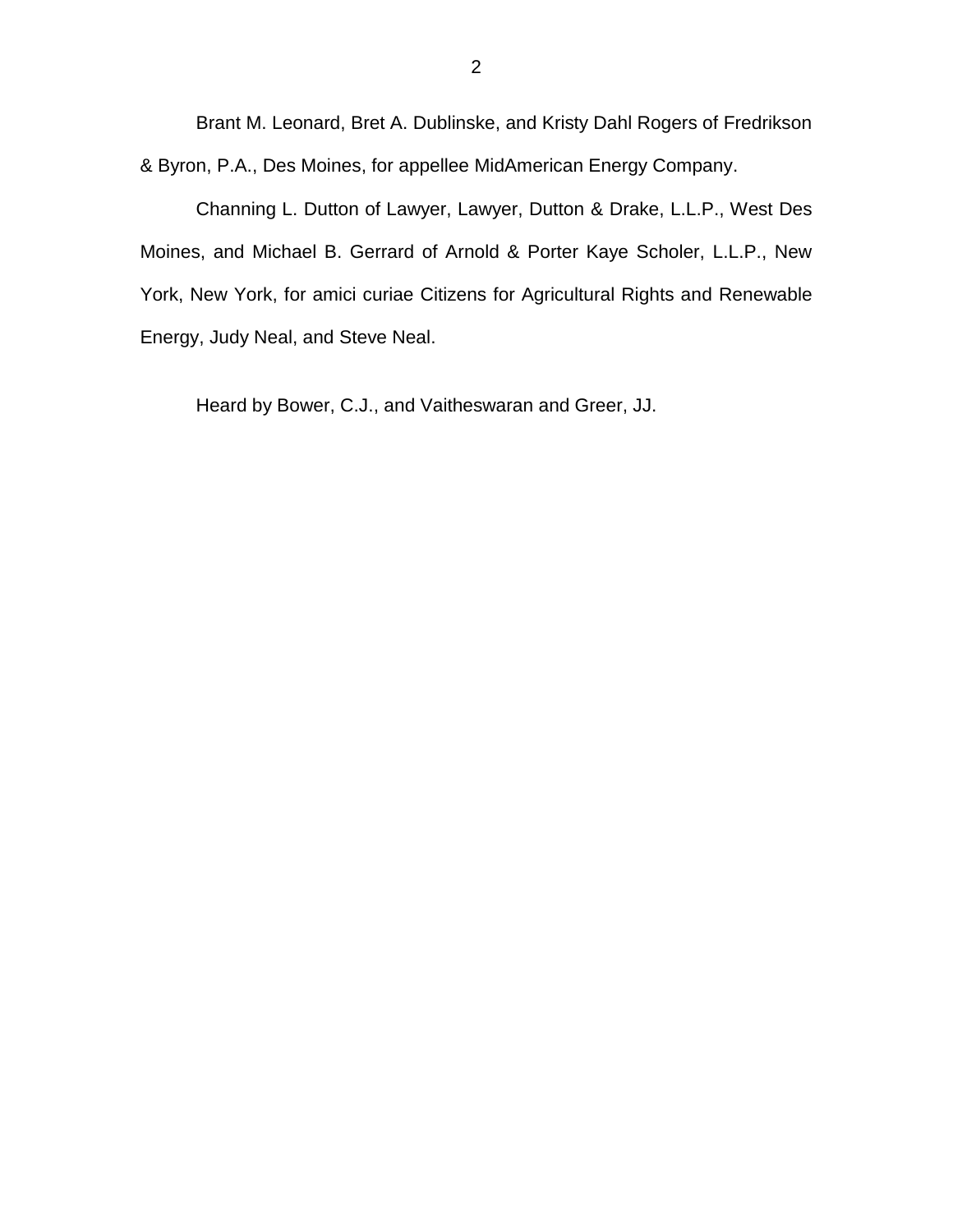### **GREER, Judge.**

 $\overline{a}$ 

MidAmerican Energy Company (MidAmerican) sought and obtained permission from the Zoning Board of Adjustment of Madison County, Iowa (the Board) to build a wind farm with fifty-two wind turbines in Madison County.<sup>1</sup> Madison County Coalition for Scenic Preservation LLC, which does business as Resident Rights Coalition of Madison County (the Coalition), is a group of individuals who own real estate in Madison County and who oppose the wind farm. The Coalition petitioned for writ of certiorari challenging the Board's approval of the wind farm, alleging the Board's approval violated provisions of the Madison County Zoning Ordinance (the Ordinance) and was therefore illegal.<sup>2</sup> Following a remand to the Board for expanded findings of facts and conclusions of law, the district court concluded the Board erred in its interpretation of the Ordinance, which led the Board to approve MidAmerican's request on more grounds than necessary. While the Board erred, the district court found that because the Board's approval of the wind farm included the appropriate grounds and those grounds were supported by substantial evidence, the Board did not act illegally. The district court annulled the Coalition's writ.

The Coalition appeals the district court's ruling. It challenges the court's interpretation of the Ordinance and the court's conclusions regarding what the Board understood it was being asked to do and what actions the Board took. Additionally, the Coalition maintains there was not substantial evidence in the

<sup>&</sup>lt;sup>1</sup> MidAmerican is involved with several wind-farm projects throughout lowa and calls the one here "Arbor Hill Wind Project."

 $2$  The writ named only the Board, but MidAmerican was permitted to intervene in the matter upon its request.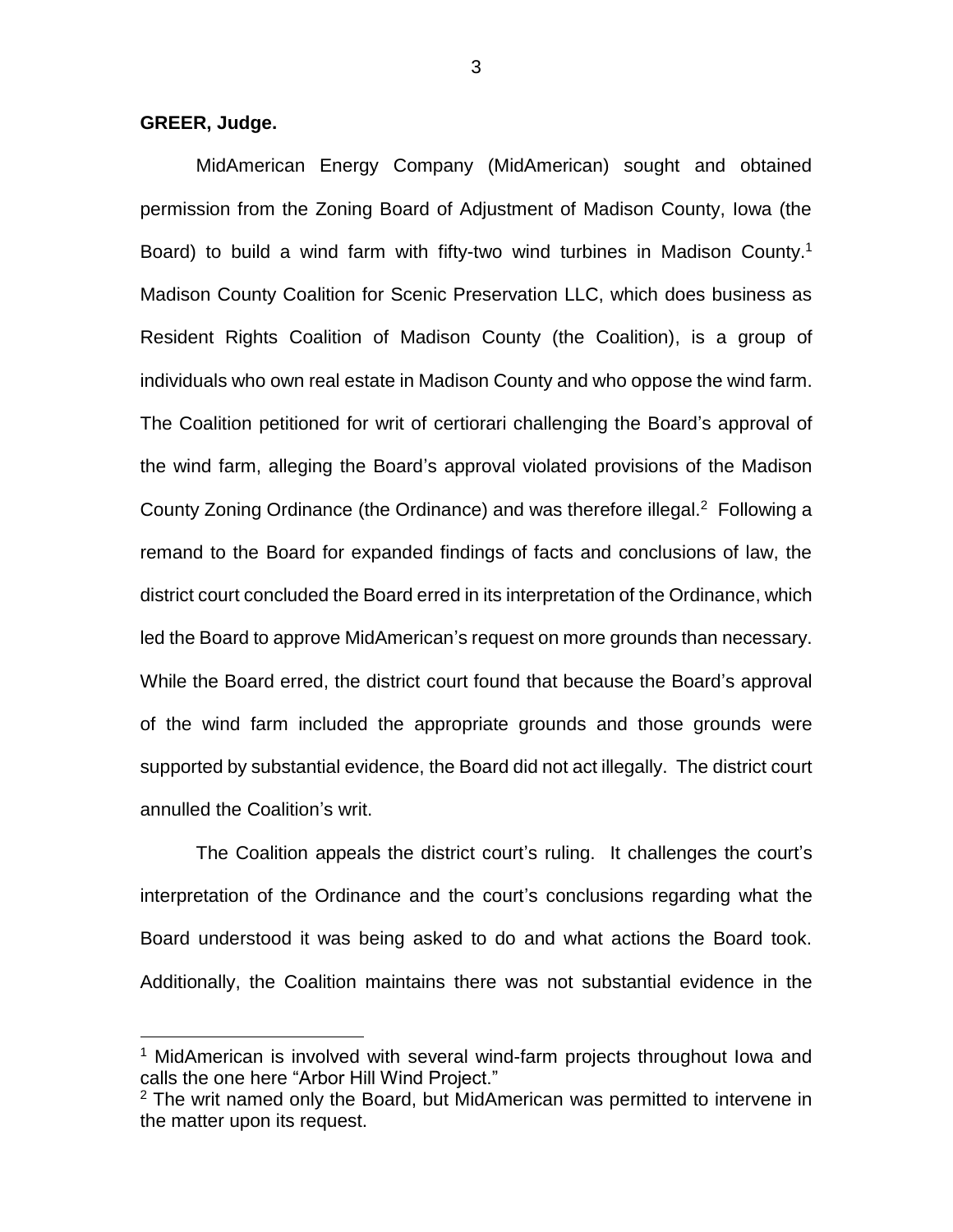record to make the necessary findings to approve a conditional use permit and, even if there were, the findings the Board did make were not legally sufficient. Finally, the Coalition challenges the adequacy of the notices.

MidAmerican and the Board ask that we affirm the ruling of the district court. Citizens for Agricultural Rights and Renewable Energy, <sup>3</sup> Judy Neal, and Steve Neal jointly received permission from our supreme court to file an amici curiae brief in support of the Board's approval of the wind farm. They also urge us to affirm the district court's ruling.

#### **I. Background Facts and Proceedings.**

 $\overline{a}$ 

On February 2, 2018, MidAmerican filed an "application for variance" and a "special use permit & zoning certificate application" in Madison County with the goal of "be[ing] allowed to install up to fifty-two (52) wind turbines with a total height of up to 494 feet." With these applications, MidAmerican also filed a summary explaining the intended project. Within that summary, MidAmerican noted, "The [v]ariance application for the Project seeks Madison County authorization to exceed the height restrictions contained in Section 9, C of the Madison County Ordinance." It also concluded, "MidAmerican believes that the Arbor Hill Project . . . satisfies all of the conditions and requirements as set forth in Zoning Ordinance (including section 14F(a) and section 17(d) and (e)) to allow the Board of Adjustment to . . . issue the special use permit and variance for this Project."

4

<sup>&</sup>lt;sup>3</sup> Citizens for Agricultural Rights and Renewable Energy is a community group made up of more than sixty residents of Madison County who support wind-energy development. Some members have signed easement agreements with MidAmerican and would receive economic compensation if the wind-farm project moved forward.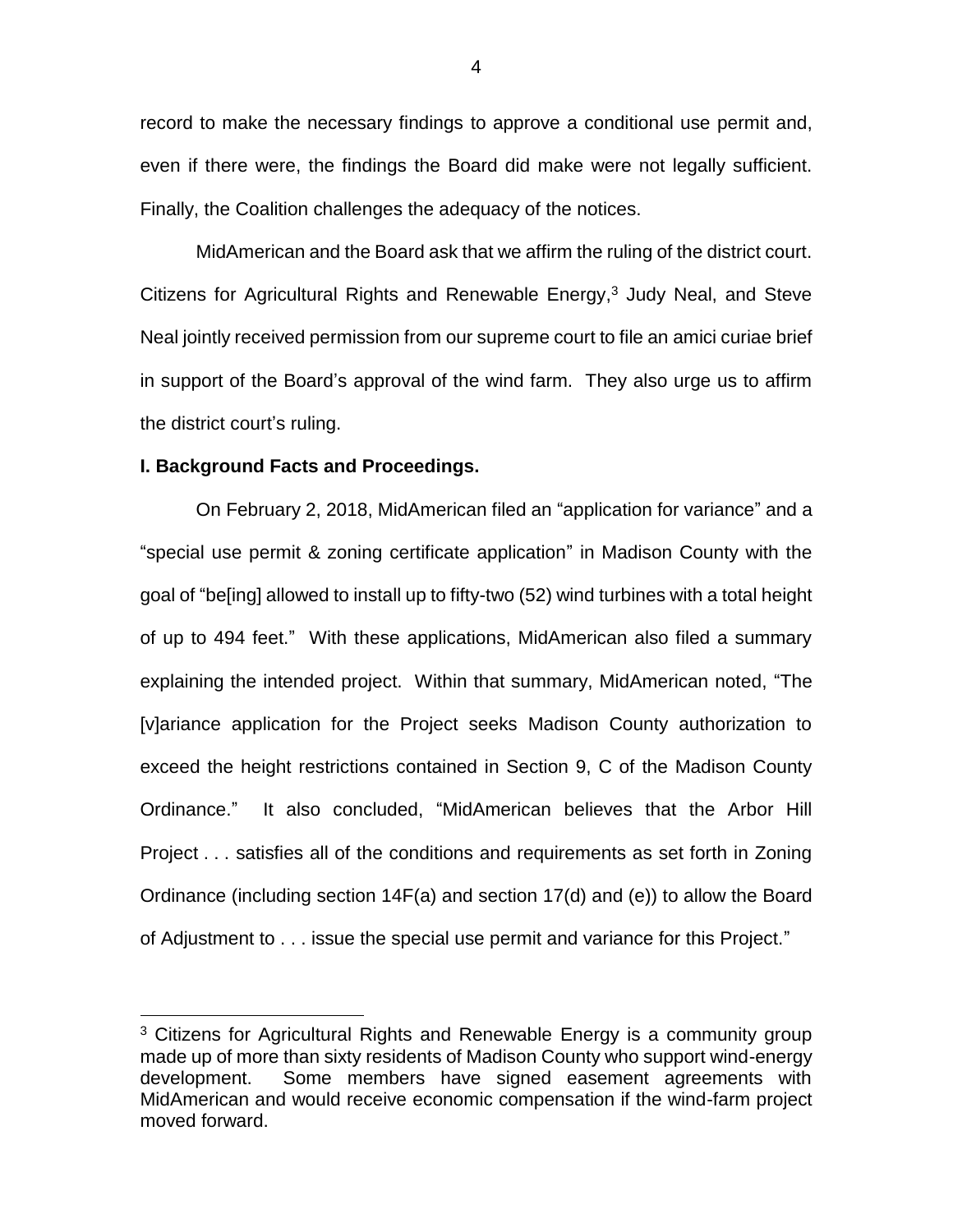The Board held a public hearing on MidAmerican's request in early April. The relevant portion of the public hearing began with a written report presented by the Environmental Health and Zoning Administrator, C.J. Nicholl. The report notes that section 6(2)(a) of the zoning ordinance provides that "[n]o building or other structure" can "be erected" to "exceed the height" allowed by the ordinance. In agricultural district zones, as MidAmerican looked to construct in, section 9(C) limits the height of buildings to "two, and one-half (2 1/2) stories or thirty-five (35) feet in height except as provided in Section 14." Section 14 of the ordinance is titled "Exceptions, Modifications, Interpretations and Conditional Uses." The staff's report cited section 14(C)(1), which provides:

C. The building height limitations of this Ordinance shall be modified as follows:

1. Chimneys, cooling towers, elevator bulkheads, fire towers, grain elevators, monuments, penthouses, stacks, silos, tanks, water towers, ornamental towers and spires, radio or television tower or necessary mechanical appurtenances may be erected to a height approved by the Board of Adjustment.

Additionally, the report referenced section 14(E)(12), which states:

E. The development and administration of a comprehensive zoning ordinance is based upon the division of the County into zoning districts with uniform regulations defining permitted uses of land and structures within each district. It is recognized, however, that there are occasions when in addition to the principal permitted uses, conditional uses may be allowed after careful consideration of the impact of the particular uses upon the neighborhood and public facilities therein. The following uses may be authorized by a conditional use permit granted by the Board of Adjustment. . . .

. . . . 12. Any structure or land used by public or private utility service company or corporation for public utility purpose, including sewage lagoons, or for purposes of public communication may be permitted in any district. The basis for such permit shall be public convenience.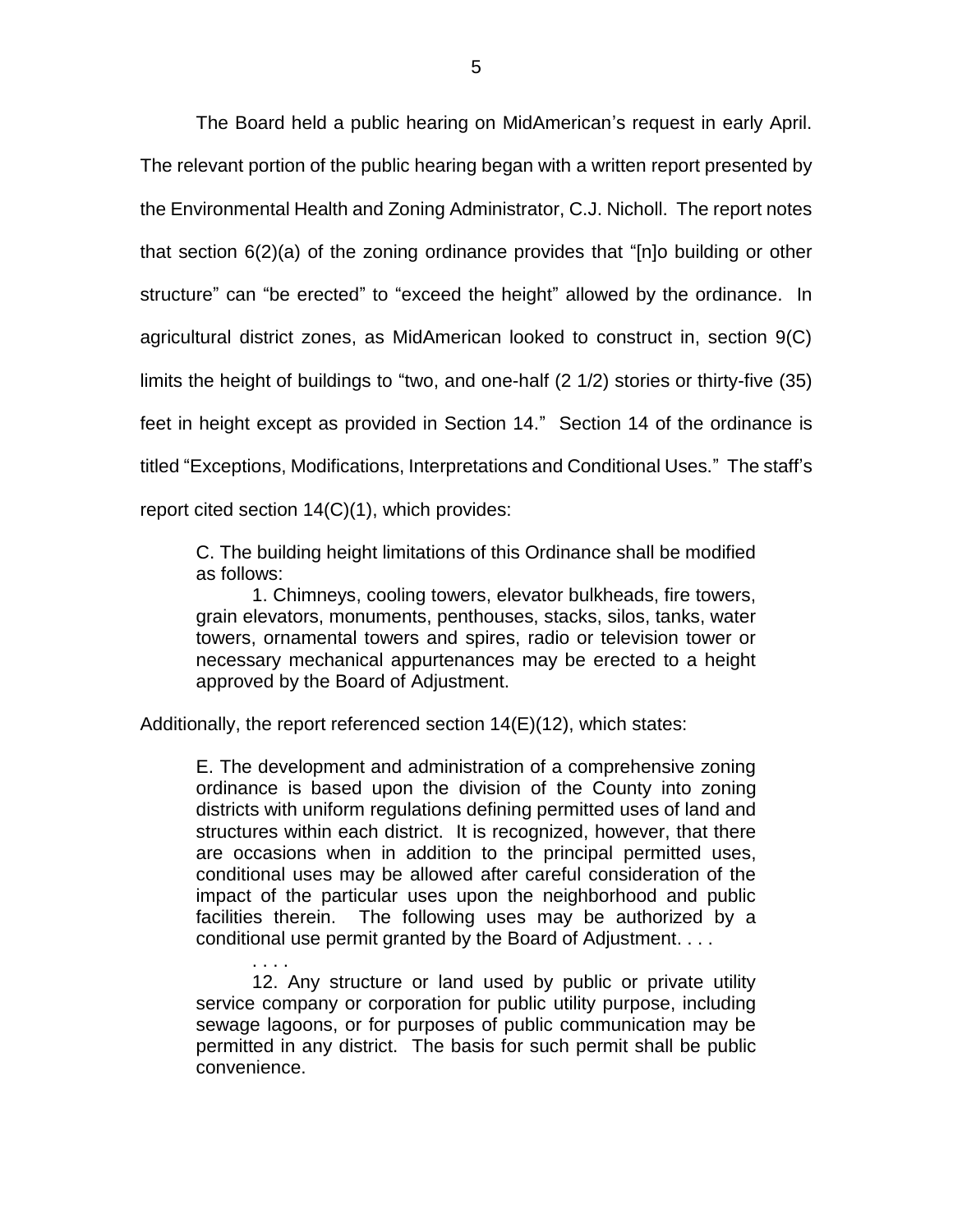The report also outlined various conditions the staff believed should be placed on MidAmerican if the Board approved the project, as allowed by section  $14(F)(b)$  conditions applicable to all special use permits—and how the proposed project met all of the necessary conditions to grant a special use permit as required under section  $14(F)(a)$ .<sup>4</sup> The staff's report, as presented at the public hearing, was silent

<sup>4</sup> Section 14(F) provides:

 $\overline{a}$ 

## *F. General Requirements and Conditions Applicable to All Special Use Permits.*

In granting any special use permit, the Board of Adjustment may prescribe such restrictions and conditions with respect to the permitted use as the Board deems reasonable to further the objectives of this Ordinance. The following general requirements are applicable to all special use permits that may be granted by the Board:

a. Required Findings. No special use permit shall be granted by the Board of Adjustment unless the Board first finds that all of the following conditions exist.

1. Surrounding Area. The value and qualities of the area (or neighborhood) surrounding the conditional use are not substantially injured, and the establishment of a special use will not impede the normal and orderly development and improvement of surrounding undeveloped property for uses predominant in the area. In reviewing and acting upon each application for a special use permit, the Board shall each give due consideration to the proximity of the proposed use to public parks, schools, licensed day care facilities, dwellings and residential districts.

ii. Infrastructure. Adequate utilities, access roads, drainage, and other necessary facilities have been or are being provided.

iii. Intent of Ordinance. The special use is consistent with the intent and purpose of this Ordinance to promote public health, safety, and general welfare.

iv. Nuisance Factors. Adequate measures have been or will be taken to prevent or control offensive odor, fumes, dust, noise, and vibration, so that none of these will constitute a nuisance and to control lighted signs and other lights in such a manner that no disturbance to neighboring properties will result.

v. Comprehensive Plan. The special use is not inconsistent with the comprehensive plan and land use policies of the County.

vi. Cumulative Impact. The Board shall make a determination that the proposed use would not cause a significant adverse cumulative impact when considered together with other uses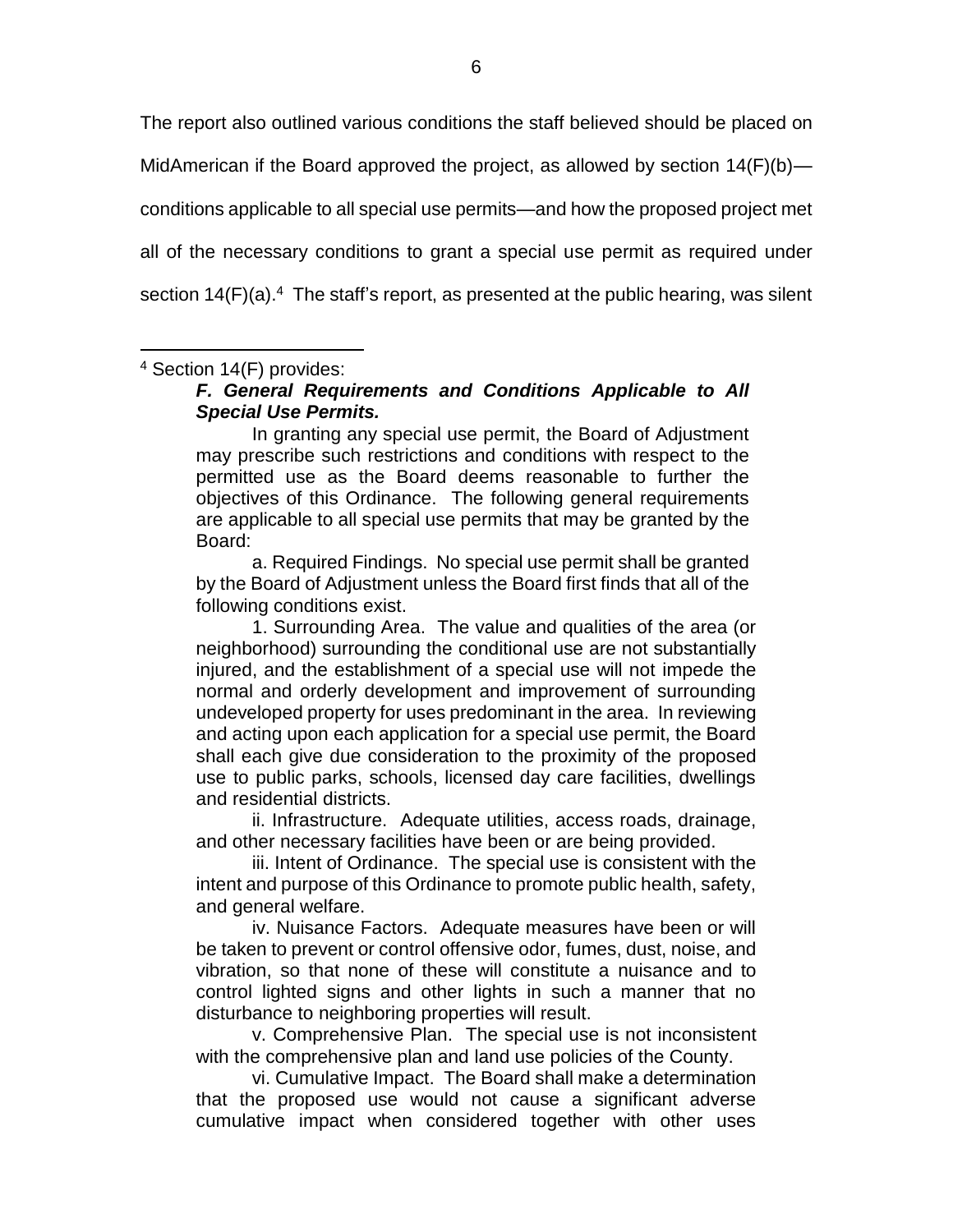as to the elements required to show unnecessary hardship in order to receive a use variance under section  $17(D)(1)(c).5$  Following nearly three hours of public

previously permitted by special use permit. While the impact of a single use permitted by conditional use permit may be deemed acceptable by the Board, the location of more than one conditional use in close proximity to another conditional use may have the potential of causing a significant adverse cumulative impact in the neighborhood.

b. Conditions on Use. In granting any special use permit, the Board of Adjustment may set minimum requirements, and/or specify conditions and restrictions on the proposed use.

 $5$  Section 17(D)(1)(c) states:

. . . .

 $\overline{a}$ 

### *D. Jurisdiction and Powers of the Board of Adjustment.*

1. The Board of Adjustment shall have the following powers and duties.

c. To grant a variance from the terms of this Ordinance when a property owner can show that his property was acquired in good faith and where by reason of exceptional narrowness, shallowness or shape of a specific piece of property, or where by reason of exceptional topographical conditions of other extraordinary or exceptional situation, the strict application of the terms of this Ordinance actually prohibits the use of his property in a manner reasonably similar to that of other property in the same district, and where the Board is satisfied under the evidence before it that a literal enforcement of the provisions of this Ordinance would result in unnecessary hardship, and so that the spirit of this Ordinance shall be observed and substantial justice done. To establish unnecessary hardship, a property owner must show all of the following elements:

i. The land in question cannot yield a reasonable return from any use permitted by the regulations of the district in which the land is located. Failure to yield a reasonable return may only be shown by proof that the owner has been deprived of all beneficial or productive use of the land in question. It is not sufficient merely to show that the value of the land has been depreciate [sic] by the regulations or that a variance would permit the owner to maintain a more profitable use; and

ii. The plight of the owner is due to unique circumstances not of the owner's own making, which unique circumstances must relate specifically to the land in question and not to general conditions in the neighborhood; and

iii. The use to be authorized by the variance will not alter the essential character of the locality of the land in question.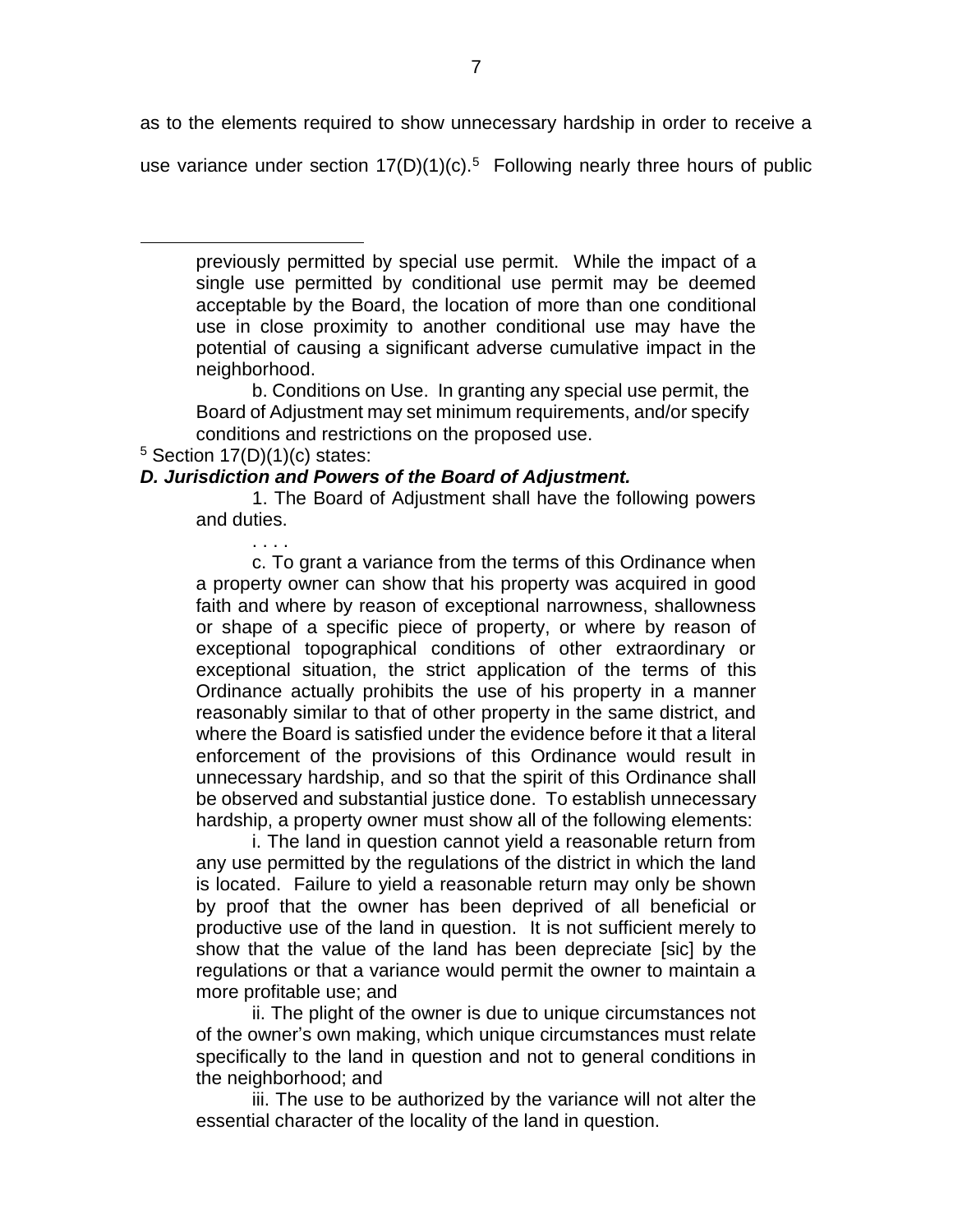comment on MidAmerican's request, the Board voted to table judgment on the

request for ninety days.

The public hearing on MidAmerican's request resumed on July 3, 2018.

Chairperson Randy Gamble opened the meeting by stating:

The applicants request approval to erect up to 52 wind energy conservation systems in sections of Penn, Madison and Jackson townships, each to a height of 494 feet.

As required by [s]ection 6(2)(a), [s]ections 14(c)(1), 14(e)(12), and  $14(e)(13)$ , <sup>[6]</sup> of the Madison County zoning ordinance, a special use permit and variance granted by the Madison County Board of Adjustments is required for each wind generator in this request.

The Board then heard nearly three more hours of public comments on the request.

After the public hearing was closed, Board member Mary Terry moved to "deny

the request for variance." The motion was seconded. Board member Terry then

stated the reasons she would deny MidAmerican's request, relying on section

17(D)(1)(c) elements for necessary hardship. She stated:

So the variance was given and requested based on the fact that there is a limitation on height, and they want to build something that is higher than this height.

And the rules say that in order for us to grant a variance, that there has to—first of all, that the land in question cannot yield a reasonable return—this is reading from the law—that the land in question has to yield a reasonable return from any use—cannot yield a reasonable return from any use permitted by the regulations of the district in which this is located.

Nobody even addressed that.

 $\overline{a}$ 

So as far as I know, you can still farm. Without the windmill, you're still allowed the suggested use or the permitted use of that land, which is farming.

"Failure to yield a reasonable return may only be shown by proof that the owner has been deprived of all beneficial or productive use of the land in question."

Nobody has shown us that—who wants to put up one of these windmills—that they're deprived of other uses.

<sup>&</sup>lt;sup>6</sup> Section 14(E) lists conditional uses, and paragraph (13) states, "Transmitting stations may be permitted only in 'A,' 'C,' and 'M' Districts."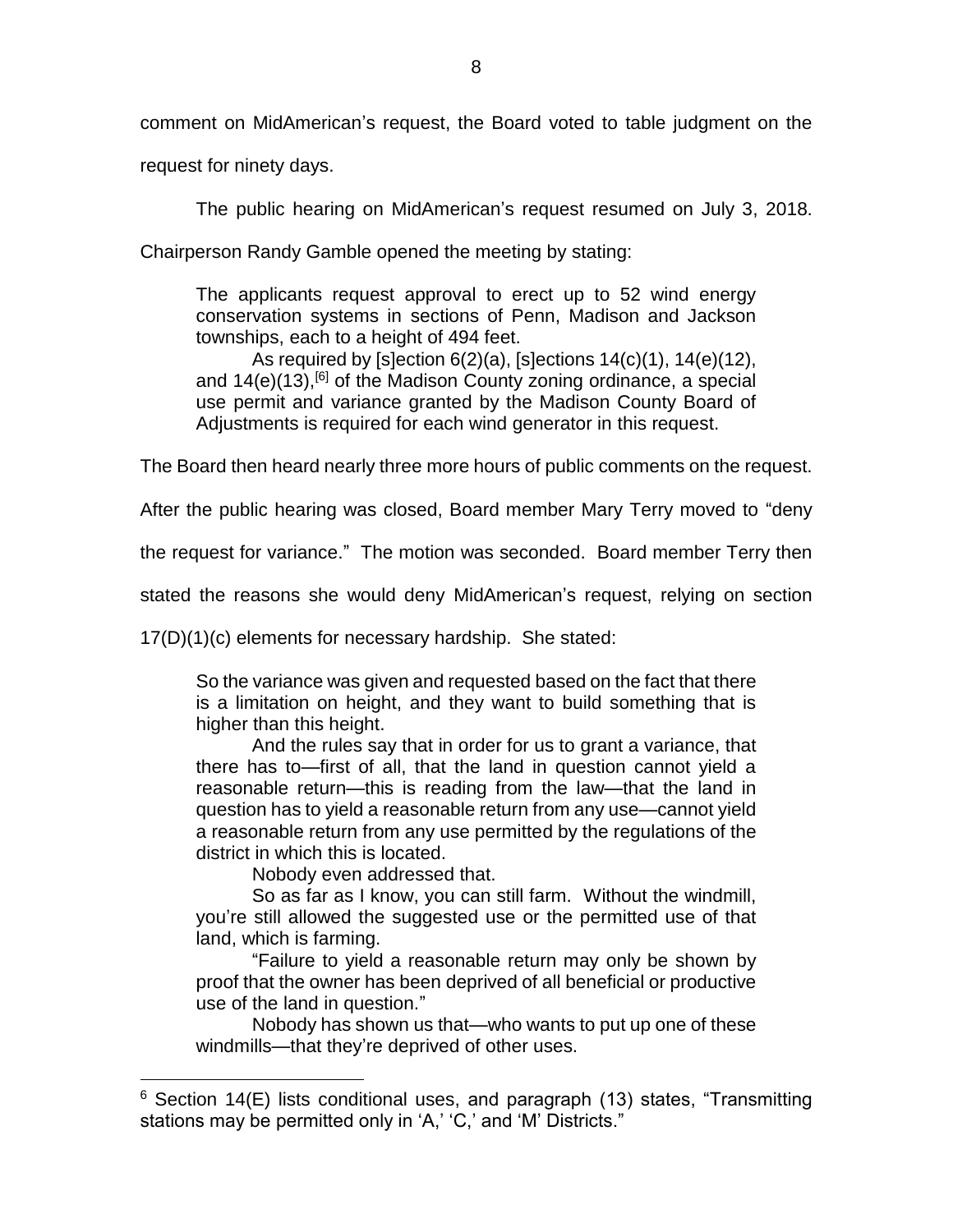So you haven't met the test.

Even if I wanted to, and I might want to, I can't, because you haven't met that.

The other thing that it says, that "the plight has to be due to unique circumstances not of the owner's own making." In other words, something has to be going on that you can't be using the land for which it's intended.

That's not demonstrated.

Board member Mandy Nelson agreed with Board member Terry, relying on the

section regarding a request for a variance.

Administrator Nicholl then addressed the Board, stating, "So if you look,

there's a section that grants the Board of Adjustment the authority to issue

variances to the height that's approved by the Board of Adjustment." Nicholl

agreed he was referencing section 14C and then said,

But the application of the ordinance would be, "This is what you can't do unless it's otherwise stated in the ordinance."

And it clearly states in the ordinance that those things are allowed with the approval of the board of adjustment to a height that you approve. Otherwise we couldn't put cell towers up.

When Board member Nelson noted wind turbines are not included in the list of structures of section 14(C)(1), there was discussion that "necessary mechanical appurtenances" are on the list. Administrator Nicholl then added—incorrectly that the section said, "and any other use that is interpreted by the zoning administrator, be it a similar or like use." After more discussion among the Board members, Board member Nelson read from a pamphlet describing the powers of a board of adjustment and noted they were currently dealing with "the authority to grant variances." She then read part of the pamphlet into the record, reading, "A variance is exactly that. The Board of Adjustment operates as a landowner or developer to vary from the express regulations of the zoning ordinance, because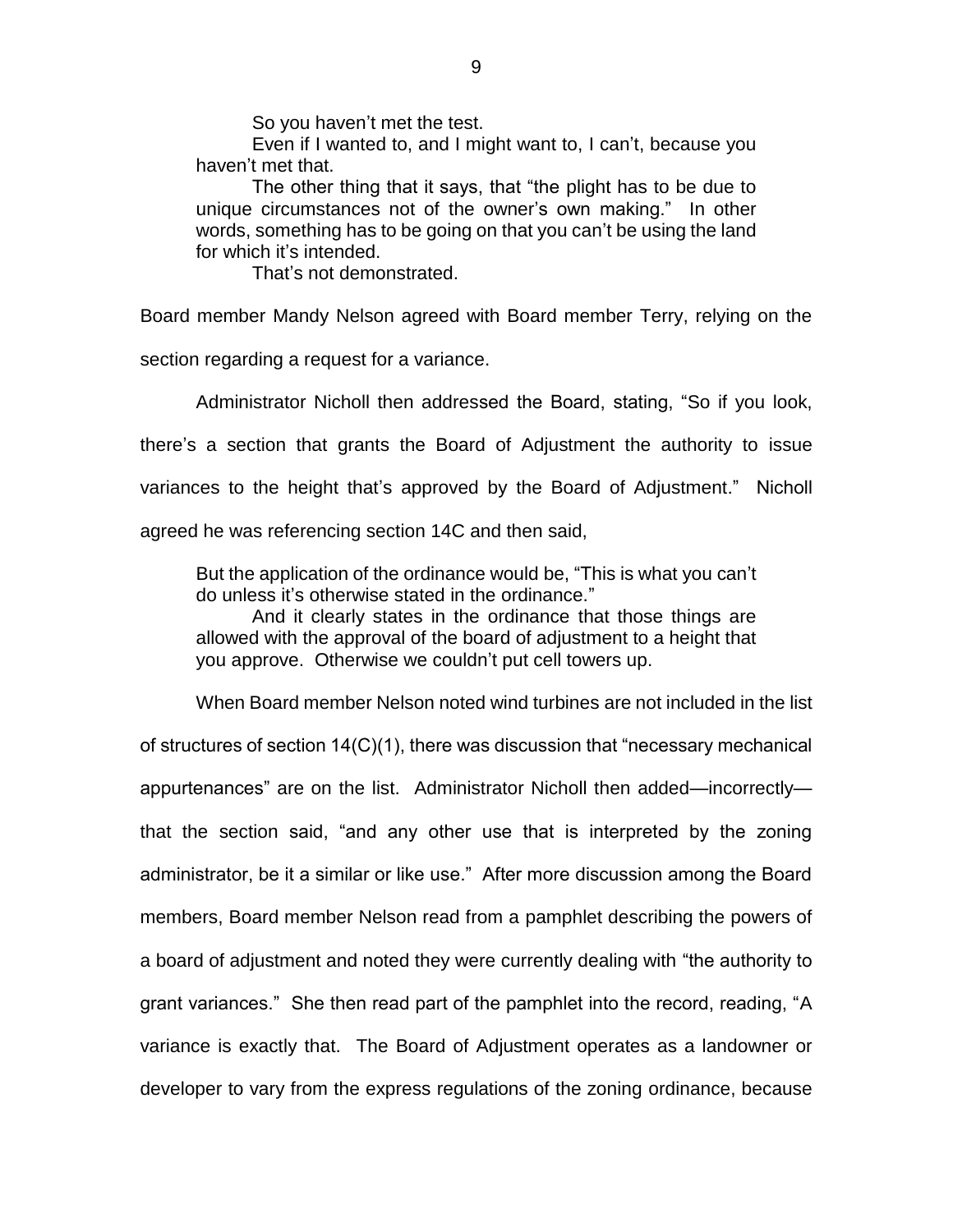enforcing the provisions of the ordinance would cause extraordinary hardship on

that person." Board members Nelson and Terry then voted to "deny the request

for the variance" while the other three Board members voted to deny the motion.

After three Board members voted against her motion to deny the variance,

Board member Terry asked her co-members:

I would like to know why—given what the law says, why you are in support of granting the variance.

I mean, on what are you basing your ability to grant the variance? Where in the law does it say we can grant the variance? What are you hanging it on?

I mean, if the law says you have to show that there's no harm, we've clearly demonstrated harm. And that alone says you can't do it. So what are you hanging it on?

For the record, how are you granting this variance?

Give me the code, the section, that you're granting it on. And if you can't, you need to table it.

Eventually, Chairperson Gamble responded, "You know, I think there was some

farmers in here the previous meeting that was demonstrating hardship." And

Board member Nelson added, "There was one gentleman that spoke that said if

you put the wind turbine on his property, then he would be able to put his kids

through college." Chairperson Gamble continued:

I'll tell you my interpretation I got from them.

MidAmerican has produced people, PhDs, compiled data, and gave us information.

Respectfully, to everybody else that has talked about the hardships and the things that are hard on them that you're hearing and I agree with—but, you know, there's things that we all consider hardships, but a hardship to one person may not be to another person, no different than a cell tower, or, you know, the courthouse light that reflects or some other building that maybe I don't like or somebody else doesn't like.

All things have been met with opposition as we went forward in communities and development and growth. And some of the best things, you know, have been met with that opposition. And all the people and the outcries of hardships, heard duefully [sic] and with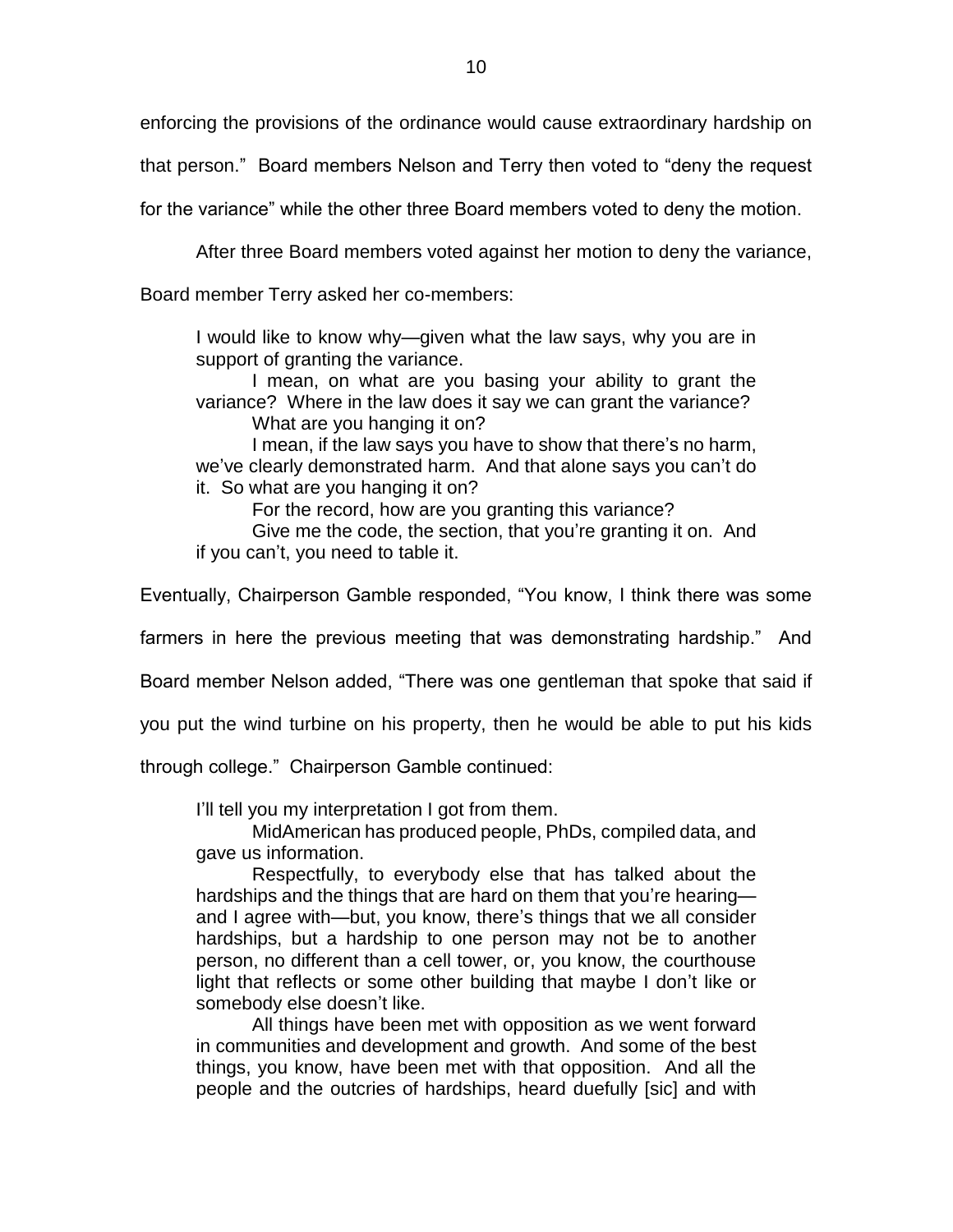meaning—and I mean no disrespect to them, but it all falls in the gray area of opinion.

Board member Terry then told Chairperson Gamble that he was applying the requirements of section 17(D)(1)(c) "backwards" because "[t]he rule says the person making the variance has to show hardship." Chairperson Gamble responded, "And that falls in your interpretation how that works."

Chairperson Gamble then moved "to approve the variance, to allow the location of 52 wind energy device locations, each up to 494 feet, as required in section  $6(2)(a)$  and section  $14(C)(1)$ ." Three members of the Board voted yes. Board member Carrie Larson then moved to issue "a special use permit to allow the location of 52 wind energy device site locations, each up to a height of 494 feet, as required in section  $14([E])(12)$  and  $14([E])(13).<sup>7</sup>$  Three Board members voted to issue the special use permits. Those same three Board members voted to approve the written findings of facts to support their approval of MidAmerican's request.

In the Board's written ruling, titled the "finding of facts and legal principles upon which the Board acts," sections 6, 9(C), 14(C)(1), 14(E), and17(D) were cited in the ruling. The typed ruling concluded:

<sup>&</sup>lt;sup>7</sup> The oral motion referenced section  $14(C)(12)$  and (13), but those paragraphs do not exist. Based on context and earlier, correct cites in the record, we assume the Board members understood this motion to mean  $14(E)(12)$  and  $(13)$ . This is supported given that, after a brief recess, chairperson Gamble asked:

Is there a motion on the Board of Adjustment's finding of facts and legal precedence of Board acts related to the request herein of 52 wind energy conservation systems in sections within Madison and Jackson Townships, each to a height of 494 feet as required by Section 2(a)—6(2)(a), Section 14(C)(1), 14(E)(12) and 14(E)(13) of the Madison County zoning ordinance?

Three members of the Board then voted to approve the findings of facts.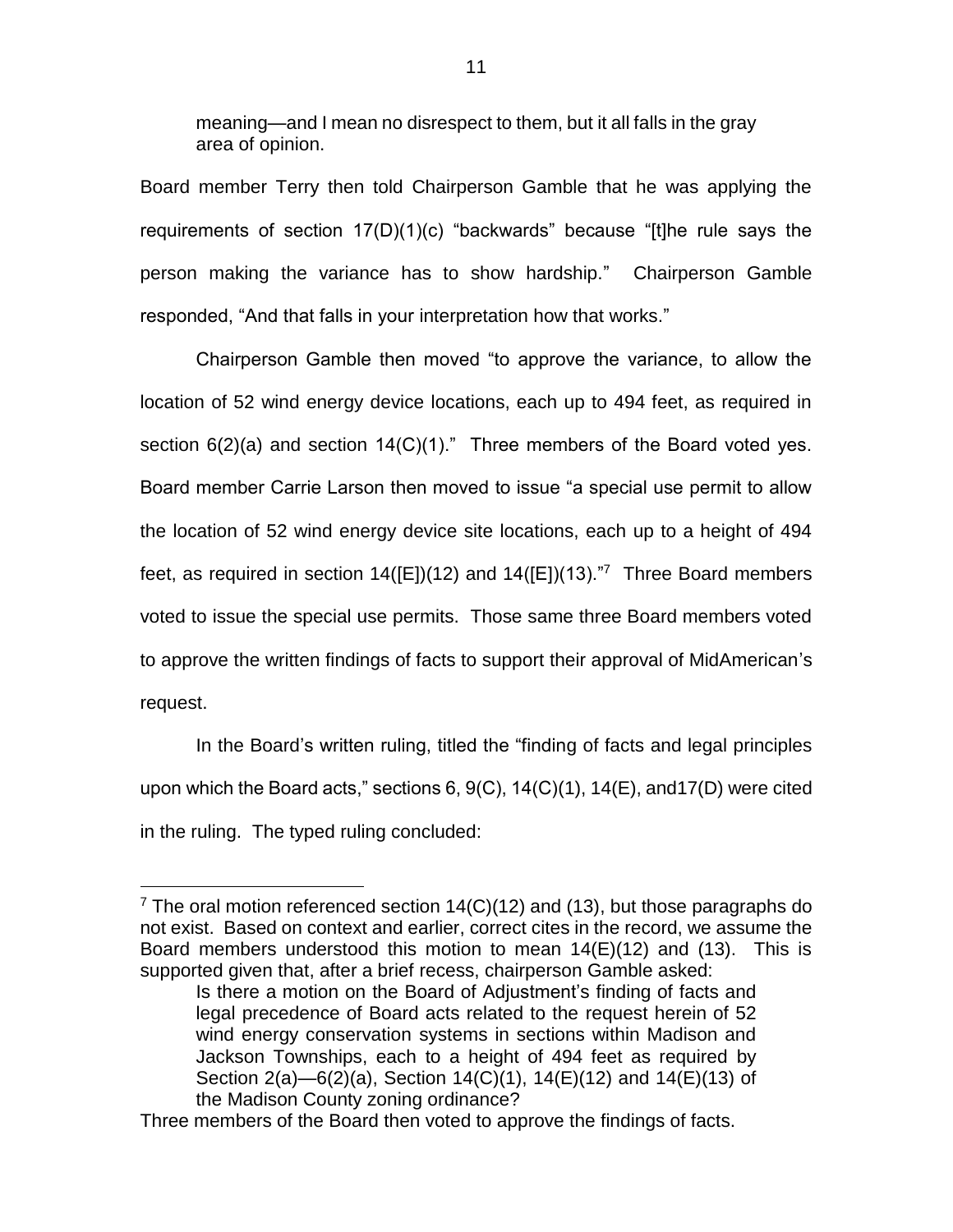After careful consideration of all the information that has been presented, and for the factual reasons set forth in the above noted and Section 17 both of which are incorporated by this reference herein, the Board of Adjustment hereby finds:

The applicant MidAmerican Energy Company Arbor Hill Wind Farm Projects Request for Variance & Special Use Permits has X / has not \_\_\_ met the requirements of the Madison County Zoning Ordinance.

Additionally, individual Board members attached signed, handwritten notes to the ruling. Member Larson, who voted to approve MidAmerican's request, underlined language within section 14(E) "Conditional Uses," that stated, "[C]onditional uses may be allowed after careful consideration of the impact of the particular uses upon the neighborhood and public facilities therein." She also circled the term "necessary mechanical appurtenances" within section  $14(C)(1)$ ,<sup>8</sup> which allows the building-height rule to be modified in specific instances. Board member Larson also underlined section 17D(1)(c)(iii), one of the three elements required for the Board to grant a variance, which states, "The use to be authorized by the variance will not alter the essential character of the locality of the land in question." Board member Larson wrote, "I believe the variances was valid based on the underlined passages. I do not believe that just because 'wind turbine' was not specifically listed, that it automatically disqualifies it. Based on scientific info provided, not anecdotal evidence the variance is approved."

Chairperson Gamble underlined similar language, including language within section 17(D)(2) that discussed what the Board may do "[i]n granting any variance." In addition, he handwrote, "MidAmerican provided data and research from credible

<sup>&</sup>lt;sup>8</sup> In the sheets given the Board members, this was mislabeled as section 14(C)(12).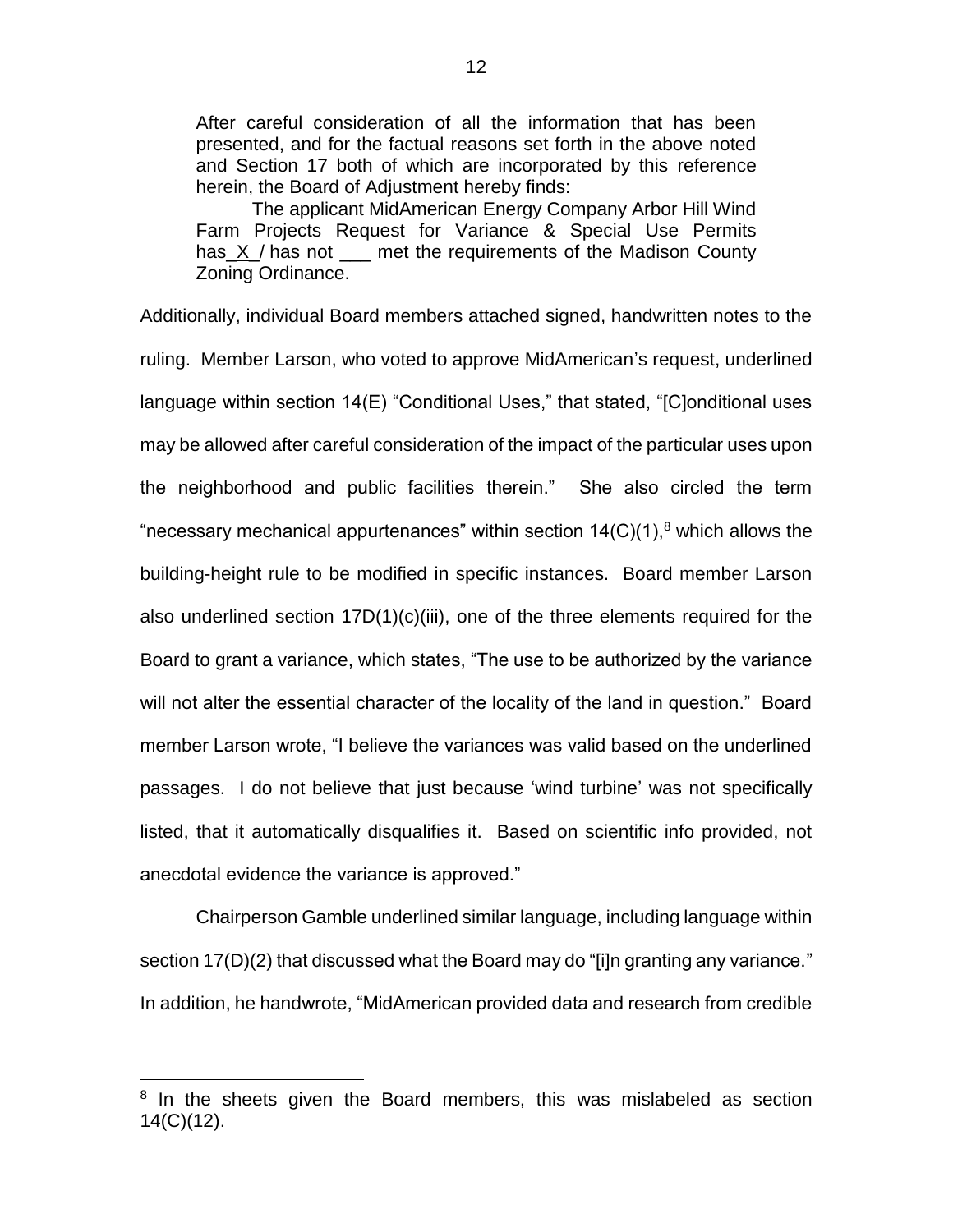sources and independent studies. People against provided concerns and statements gathered from independent sources giving me only concern but not documented proof."

Board member Randall Johnson just wrote "I think the regulations have been met."

Board member Nelson, who voted against approving MidAmerican's request, wrote: "I dissent: I disagree with the approval of the Arbor Hill Project. For reasons included in our Madison Co. Zoning Ordinances section 14 and 17. All comments of mine were stated and on the record during our July 3, 2018 meeting."

Board member Terry, who also voted against approval, wrote:

Dissent: Findings of Fact

There was no evidence submitted that an unnecessary hardship exists as required by section 17(D)(1)(C).

There was sufficient evidence submitted that granting the variance would diminish land value, would impair light (flickering) and there was evidence that would impair the general welfare and others use of land (noise, flickering, kids can't play outside, disrupts navigation, prevents enjoyment of rural atmosphere). Under section 17(D)(4) if these elements are demonstrated you must deny variance.

On August 1, 2018, the Coalition petitioned for writ of certiorari in district

court. The parties agreed the petition should be granted, and the district court issued a writ of certiorari.

The Coalition alleged the Board's decision to approve MidAmerican's request was illegal in several respects. First, the Coalition alleged that section 14(C)(1) specifically identified "what type of structures" are permitted to be taller than the thirty-five foot limit. They maintained that since "wind turbine" was not one of the listed structures and is not a "necessary mechanical appurtenance[]"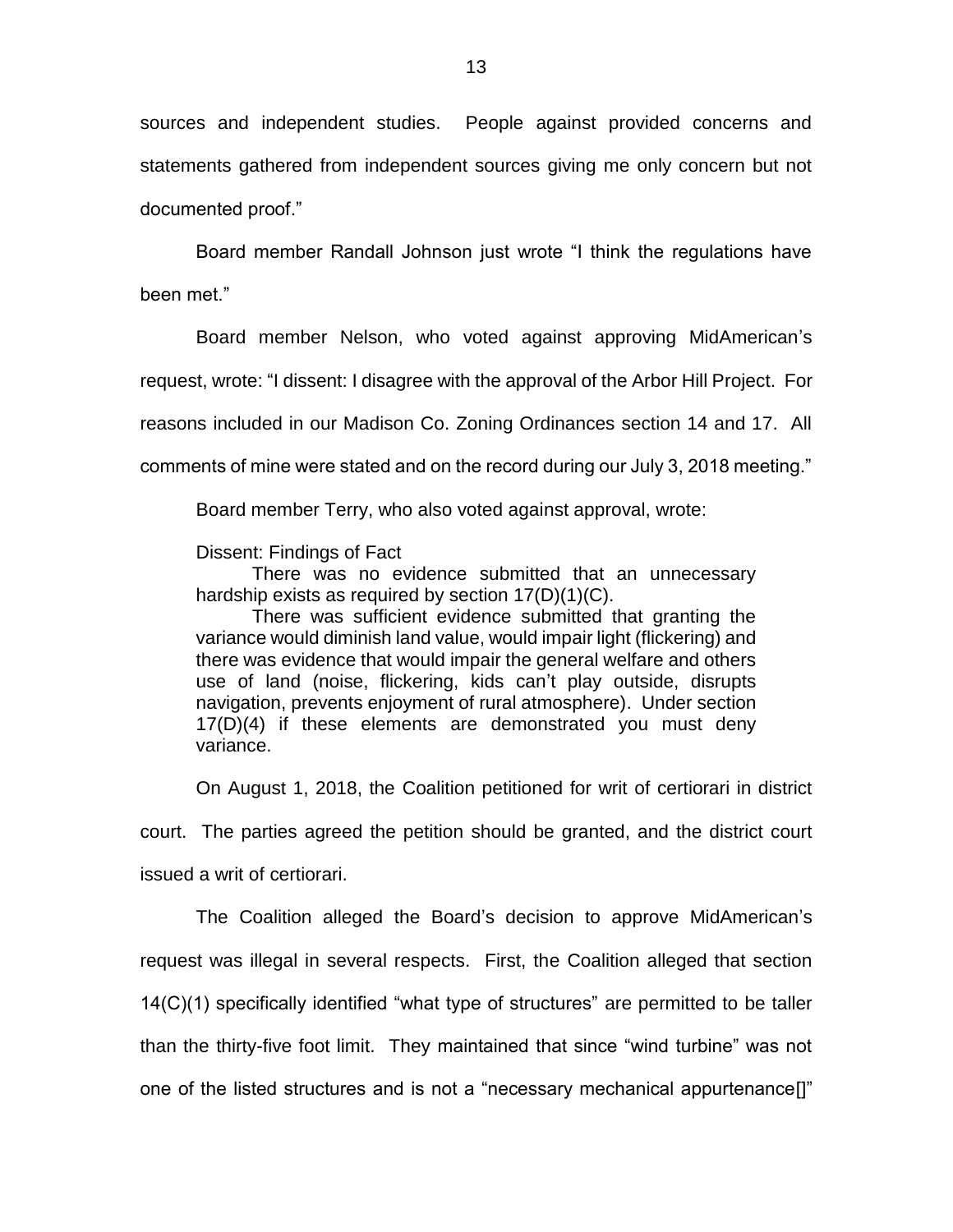the Board's approval of a variance allowing the wind turbines to be built in excess of thirty-five feet violated section 14(C)(1) and constituted an illegal act. Second, the Coalition noted section 14(F) "sets forth the general requirements that are applicable to all special use permits that may be granted by the Board," but none of the conditions listed in that section were addressed by the Board, making their decision to grant a special permit illegal. Finally, the Coalition cited section  $17(D)(1)(c)$ , which lists the three elements that must be proved to establish "unnecessary hardship" and is required for the Board to grant a variance. It maintained these elements were not met, so it was outside the Board's authority to grant a variance.

By agreement of all parties, in November, the district court ordered a limited remand of the case to the Board "for purposes of having the [Board] adopt expanded findings of fact and conclusions of law regarding the approval of [MidAmerican's] application for special use permit and variance related to the Arbor Hill wind project."

The Board's expanded findings of fact were filed in the district court in December. In it, the Board specifically laid out additional sections from the zoning ordinance, including section 14(E)(12), which provides among the list of conditional uses for which the Board can issue special permits, "Any structure or land used by public or private utility service company or corporation for public utility purpose . . . . The basis for such permit shall be public convenience." Noting that the Board reviewed the *applicable* ordinance sections, including section 14(E)(12), the expanded ruling stated: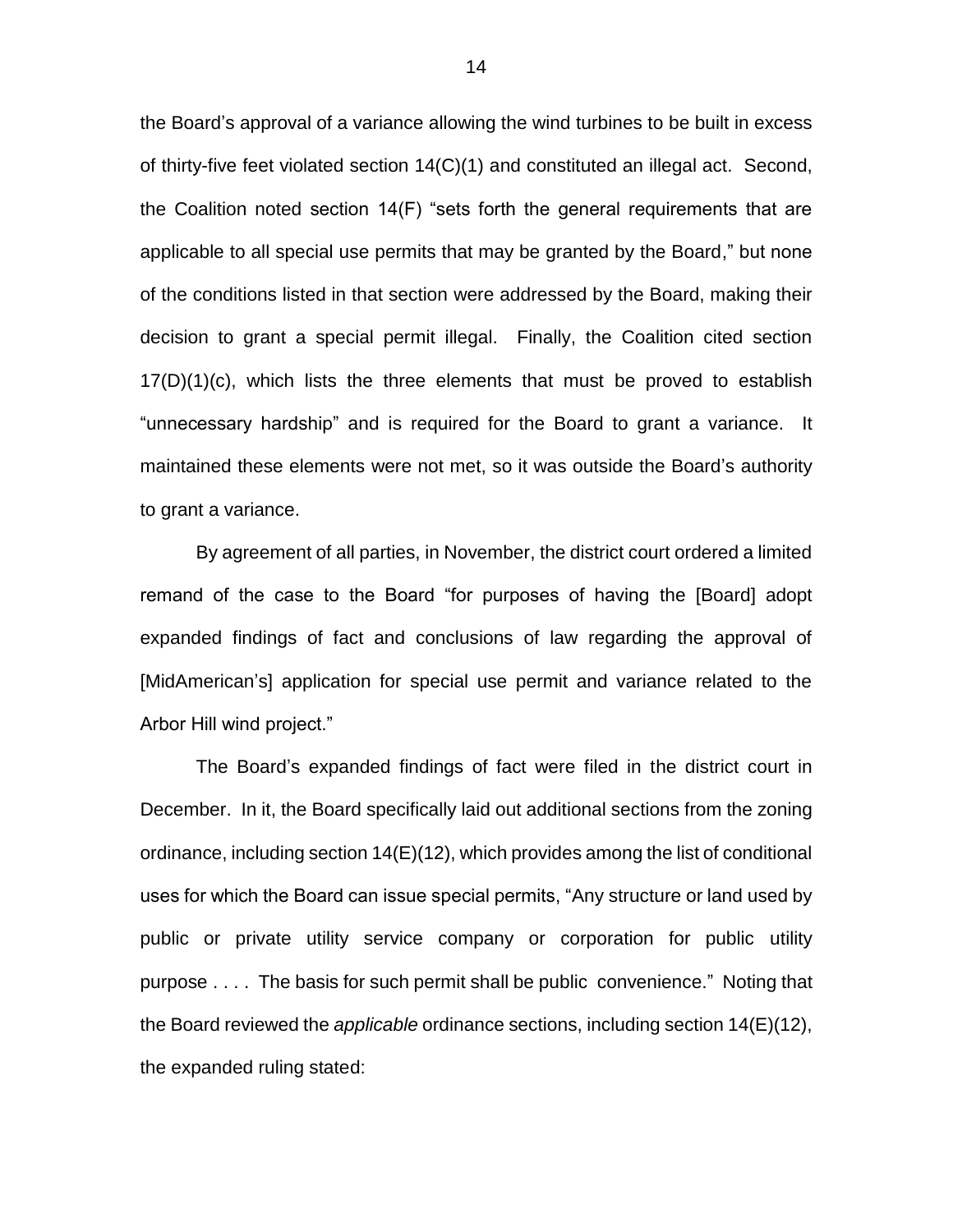The Zoning Administrator addressed the Board and reported these types of structures are allowed pursuant to section 14(C)(12)<sup>[9]</sup> with the approval of the Board and to height also approved by the Board, otherwise cell towers could not have been approved. He stated numerous cell towers have been reviewed and approved by this Board based on his interpretation they are "necessary mechanical appurtenances" and a similar use to those named in Section 14(C)(12). He also interprets a "wind turbine" as a "necessary mechanical appurtenance" and a similar and like use to those listed in Section 14(C)(12) giving the Board the authority to authorize them to a height they approve. (The ordinance contains the following verbiage: *Any use, which is interpreted by the Zoning Administrator to be a similar use to one of the above named uses, and, in his opinion, conforms to the intent of this section*).

After careful consideration of all the information, the Board recognizes that Section 14(C)(12) does not specifically list "wind turbine" or for that matter "cell tower." The Board believes a reasonable interpretation of the ordinance would consider a "wind turbine" and "cell tower" a similar and like use to those listed in Section 14(C)(12) granting the Board the authority to modify the height limitations listed elsewhere in the ordinance and issue the applicant approval for the request. For the factual reasons set forth in the above noted sections of the Madison County Zoning Ordinance, and based upon the testimony, documents and information provided to the Board by the applicant and members of the public, including but not limited to, information regarding the siting of the turbines, noise, shadow flicker, impact to property values, and the overall benefits and detriments of the project which are incorporated by reference herein, the Board of Adjustment hereby finds:

The applicant MidAmerican Energy Company Arbor Hill Wind Farm Projects Request for Variance & Special Use Permits has met the requirements of the Madison County Zoning Ordinance.

<sup>&</sup>lt;sup>9</sup> The Board's expanded written ruling contains a number of typographical errors. First, it lays out what are properly section  $14(C)(1)$  and  $(2)$  and labels them 14(C)(12) and (13). Then, throughout its written analysis, it repeatedly references section 14(C)(12). This section does not exist in the Ordinance. And it is unclear to us if the Board meant to reference section 14(C)(1)—which it incorrectly titled section 14(C)(12) one page before—or if it meant to reference section 14(E)(12). At least some references appear to mean section  $14(C)(1)$ , based on the use of the language "necessary mechanical appurtenance." But in their pretrial brief to the district court, MidAmerican claimed that the Board was relying on section 14(E)(12).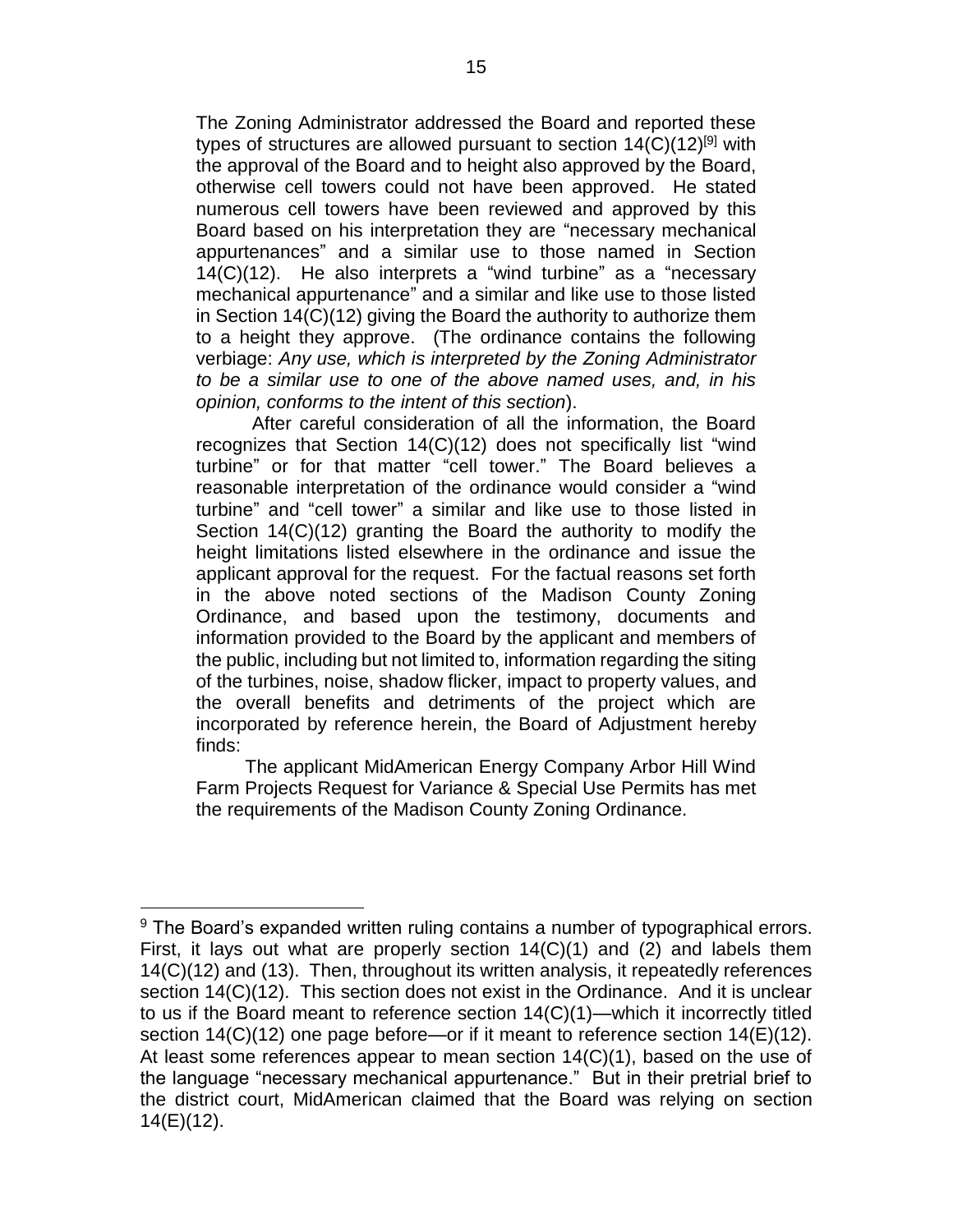In a pretrial brief, the Coalition reiterated and expanded upon the arguments it made in its petition for writ of certiorari. MidAmerican responded that no section 17(D)(1)(c) variance was needed. MidAmerican maintained that section 14(E)(12) allowed the Board to approve a conditional use permit for "any structure . . . used by public or private utility service company . . . for public utility purpose." Further, MidAmerican maintained that the combination of section 9(C), which provides that buildings in agricultural districts "shall not exceed . . . thirty-five feet in height, *except as provided in section 14*," and the language of section 14(E)(12) giving the Board authority to approve "*any* structure" for a public utility meant the Board was allowed to approve a structure taller than thirty-five feet under a section 14(E)(12) conditional use permit. (Emphasis added.) Alternatively, MidAmerican asserted the Board's interpretation of the term "necessary mechanical appurtenances" within section 14(C), which lists structures that may be taller than thirty-five feet, to include wind turbines was correct. Finally, MidAmerican argued there was substantial evidence presented to the Board that it could rely on to make the findings required by section 14(F) to properly approve a conditional use permit, and that the findings made by the Board were sufficient to meet the legal standards.

The hearing on the writ of certiorari before the district court took place on April 4, 2019. During the hearing, MidAmerican asserted that it never believed it needed a section  $17(D)(1)(c)$  variance.<sup>10</sup> It implied that the zoning administrator,

<sup>&</sup>lt;sup>10</sup> And it conceded at the hearing that if the court interpreted the Ordinance to require MidAmerican to get a section 17(D)(1)(c) variance, MidAmerican had not presented substantial evidence to support a finding of unnecessary hardship as laid out in the section.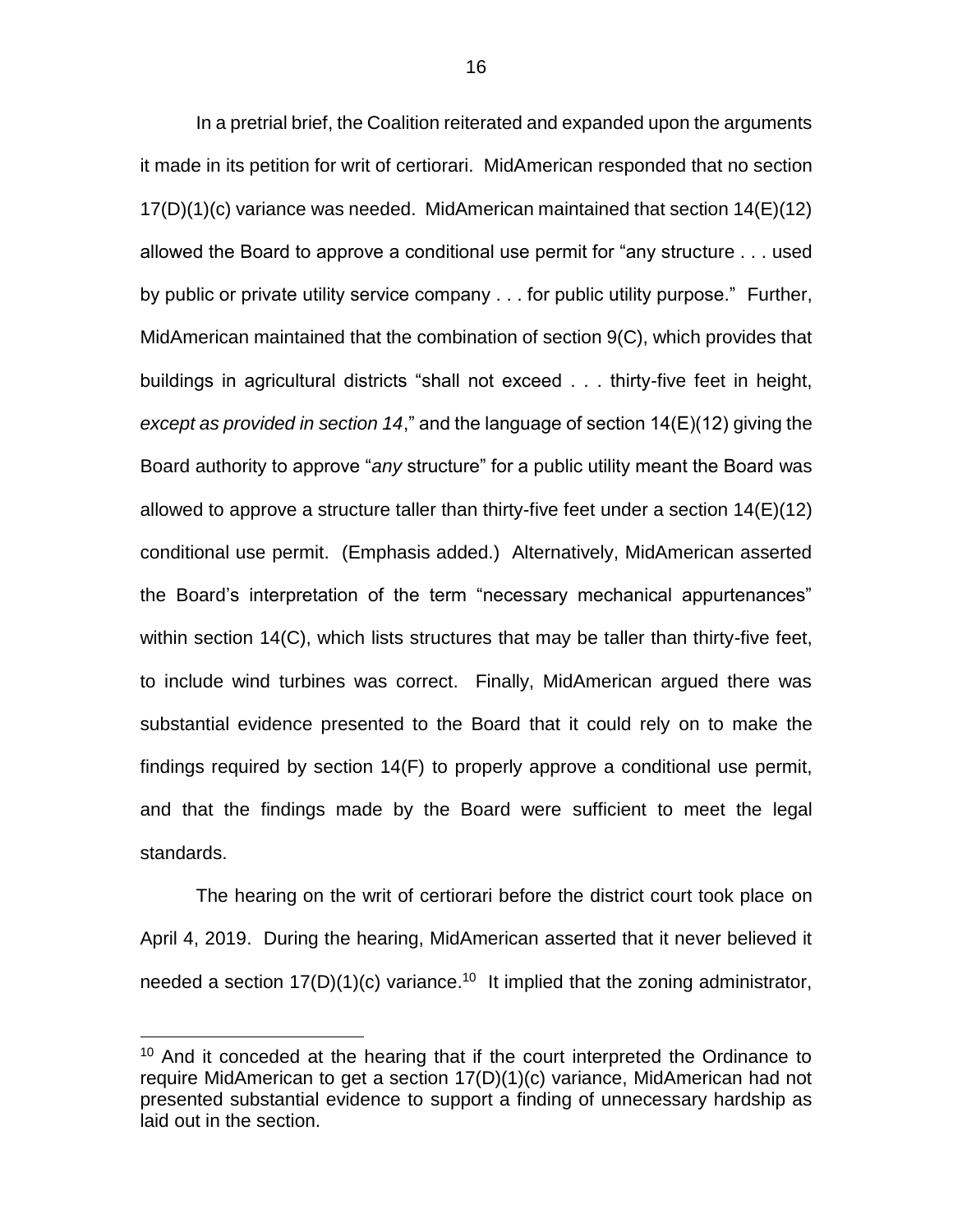who presented the staff's report on MidAmerican's request to the Board, had just been imprecise with his language and that when he spoke of "variances" he did not mean the use variance provided for in section  $17(D)(1)(c)$ . In support of this claim, the Board's attorney correctly noted that the staff report presented to the Board was silent as to section 17(D)(1)(c). MidAmerican suggested that it understood it needed "a height exception, a height approval, or a conditional use permit including height approval." So that when MidAmerican applied for a "variance" to the height limitation in section 9(C), it intended to request a conditional use permit under section 14(E)(12) and, as part of that conditional use permit, approval for their wind turbines to exceed thirty-five feet tall.

At the hearing, the Board's attorney maintained that section 17(D)(1)(c) use variances did not come up until Board member Terry argued to the other Board members that they had to deny the request for a variance because MidAmerican failed to meet the unnecessary hardship requirements. The Board's attorney implied that the fact that Board member Terry made this argument and then three Board members voted against her showed that the Board had a different understanding of the "variance" they were approving. Specifically, the Board's attorney stated:

In that, the three board members—Board Member Terry discusses 17(D). She's the one who keeps bringing 17(D) up. That was never—from the zoning administrator, was never said: This is something that needs to be considered. But Member Terry believed it was, so she brings it up.

On at least two votes it's voted down by the other three board members. So to say that the board members had to go in and make some specific finding, the finding's right there for you, Judge. She laid out the reasoning, and they voted no in that area of the record. And it happened twice, I believe, Your Honor, before one of the other board members, and I can't recall which one, did then vote—or did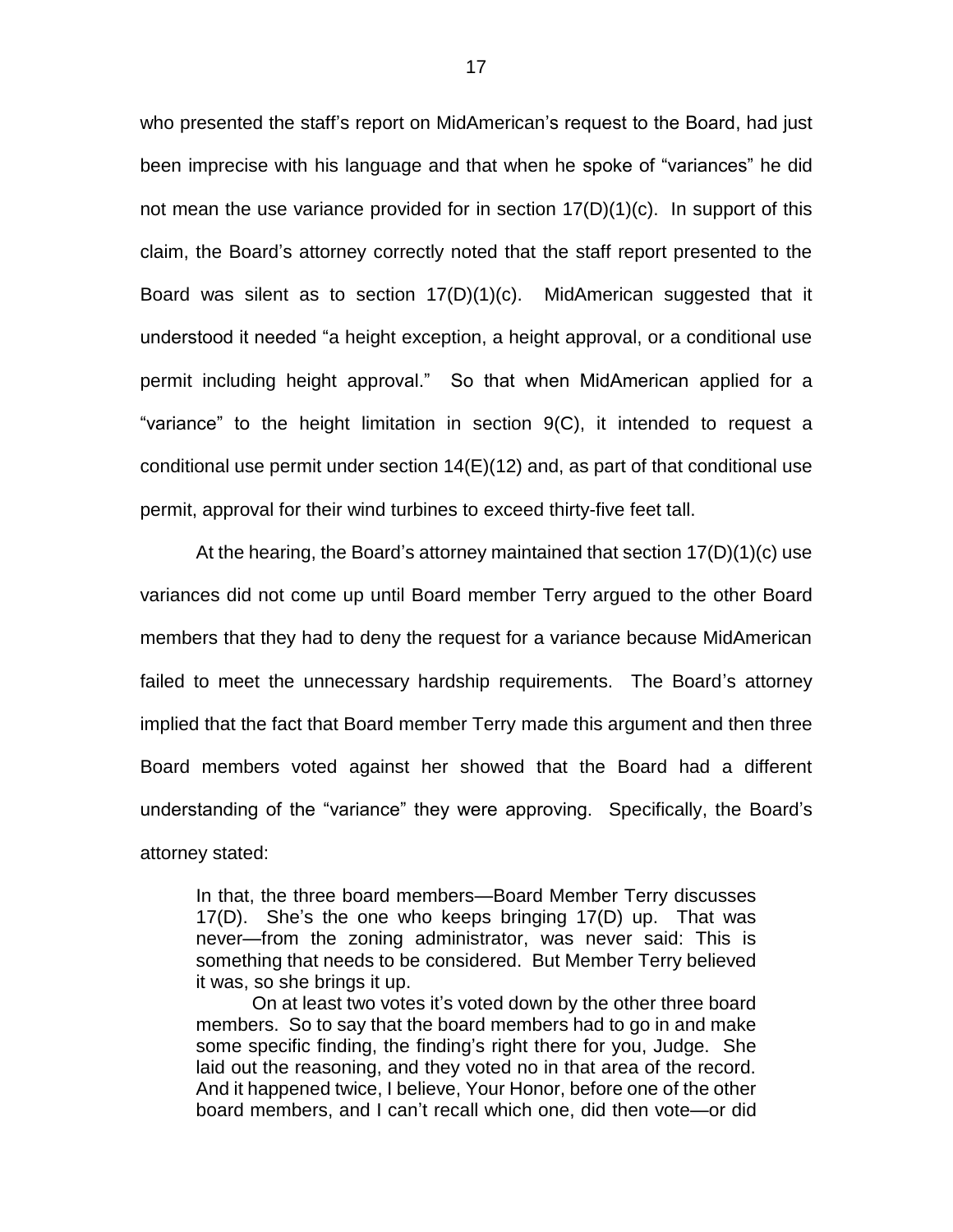make a motion to approve, there was a second, and then the three board members do end up voting in favor of it.

. . . . With the court reporting and the amount of things that were filed, I think the Court could say: Okay, there's an argument, they're making all these substantive arguments why they shouldn't be—why they're not good for the community, et cetera. There's all these other arguments that say they are. Well, those three board members said it's okay, that it fits the ordinance, that it fits, as [zoning administrator] Nicholl had lined out, that they applied 6(2)(a), 9(C), 14(C)(1) and 14(E)(12). That's what was before them. That's what was read into the record. They relied on the zoning administrator. And it says that—and he told them this is what you need to be looking at.

And one of the board members relied on 17(D) for their vote against, but 17(D) doesn't apply, in our opinion, and didn't at the time, and it didn't—and the three board members that voted in favor didn't think it applied either, because they voted against it twice.

In June 2019, the district court filed its ruling annulling the writ of certiorari.

It ruled, in part:

. . . .

[A]fter considering nearly six hours of evidence and argument related to the wind farm application the Board of Adjustment voted three to two to approve the application. It is apparent from the individual comments of the board of adjustment members that there was a misunderstanding as to the distinction between conditional use permits and variances and which rules applied to the request made related to the wind farm.

Comments and notations by two of the three members who voted to approve the application make it clear they considered the wind turbines to be "necessary mechanical appurtenances" within the meaning of the height limit approval provisions. The third member, while not specifically highlighting that portion of his comment sheet, noted the "regulations have been met." The two members who voted against the application, on the other hand, both referred to the more restrictive requirements related to variances contained in Section 17 of the zoning ordinance. It is clear they voted to deny the request because they did not believe these more restrictive requirements had been met.

It is likely this confusion on the part of the board members was caused by the use of the term "variance" on the application submitted, seeking "a variance to Section 9(c) Height Restrictions." It is likely this is the reason, in December 2018, the matter was remanded to the Board of Adjustment to allow entry of expanded findings of fact and legal [principles]. Those amended findings make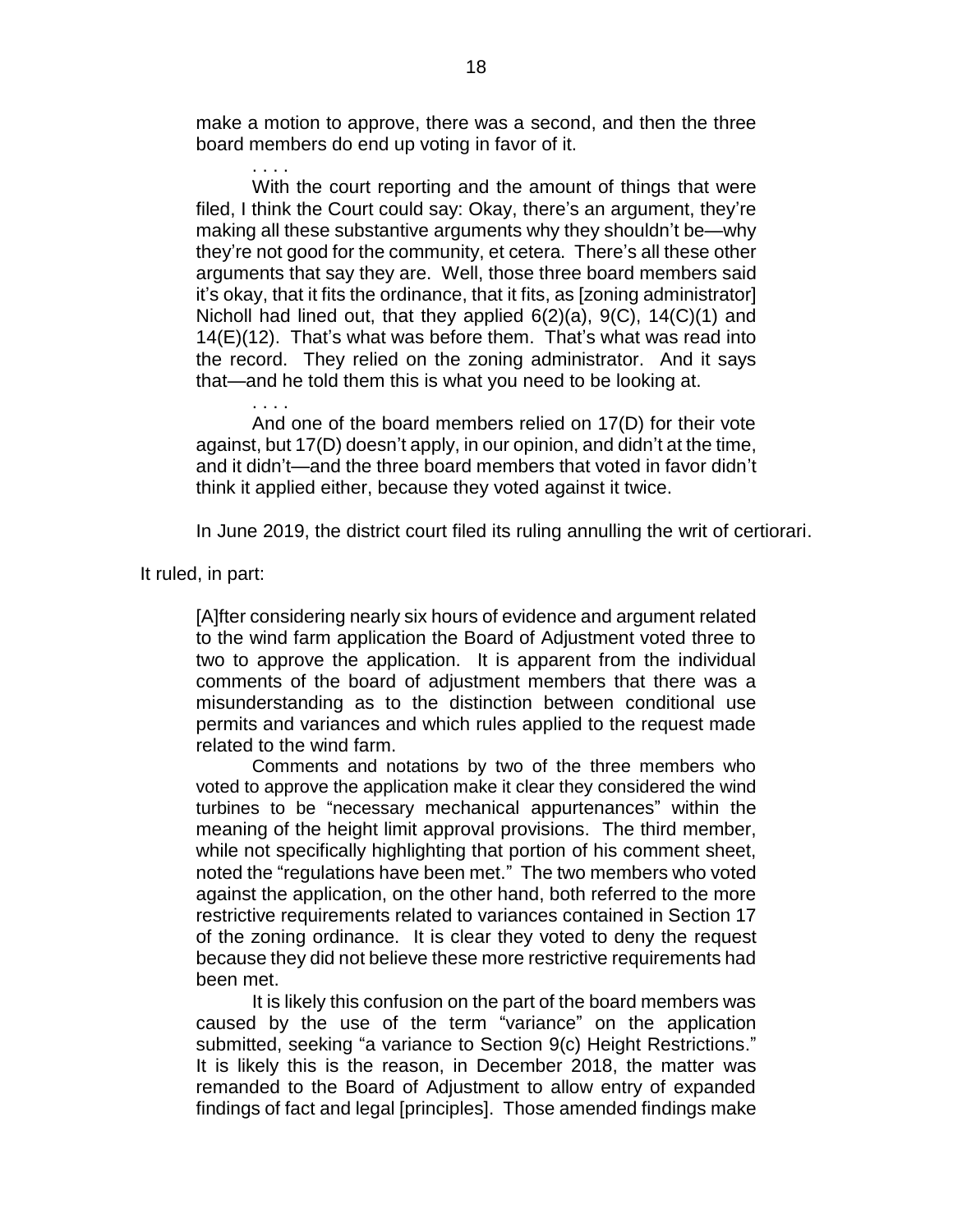it clear the height "variance" was granted pursuant to Section 14 of the ordinance and the standards of review applied to conditional uses and not the standards of review applied to variances pursuant to Section 17 of the ordinance, were used.

The court noted it did "not agree with all of the analysis the Board used"—that

"wind turbines fell within the height provisions of the zoning ordinance because

they are 'necessary mechanical appurtenances'"—but determined its

interpretation of the Ordinance "[led] to the same conclusion." Contrary to the

Coalition's argument otherwise,

The fact that a wind turbine (or a cell phone tower) is not specifically listed in the height provision portion of the ordinance [section 14(C)(1)] does not mean they cannot ever be allowed. Rather, they may be allowed as permitted conditional uses pursuant to Section 14E, not because they are "necessary mechanical appurtenances."

The court concluded:

While it certainly led to confusion on the part of two of the Board of Adjustment members, the fact the application submitted by MidAmerican Energy was for a "height variance" did not transform the proceeding into a variance application pursuant to the provisions of Section 17D(1)(c). Based on the language of the ordinance, a majority of the Board properly considered the special use permit application and the proposed height of the wind turbines pursuant to the conditional use provisions of Section 14F.

The Coalition appeals.

#### **II. Standard and Scope of Review.**

"A writ of certiorari is limited to triggering review of the acts of an inferior tribunal on the basis the inferior tribunal exceeded its jurisdiction or otherwise acted illegally." *Crowell v. State Pub. Def.*, 845 N.W.2d 676, 682 (Iowa 2014). "Illegality exists when the [board's] findings lack substantial evidentiary support, or when [the Board] has not properly applied the law." *Director of Iowa Dep't of Hum. Servs. v. Iowa Dist. Ct.*, 621 N.W.2d 189, 191 (Iowa 2001) (citation omitted).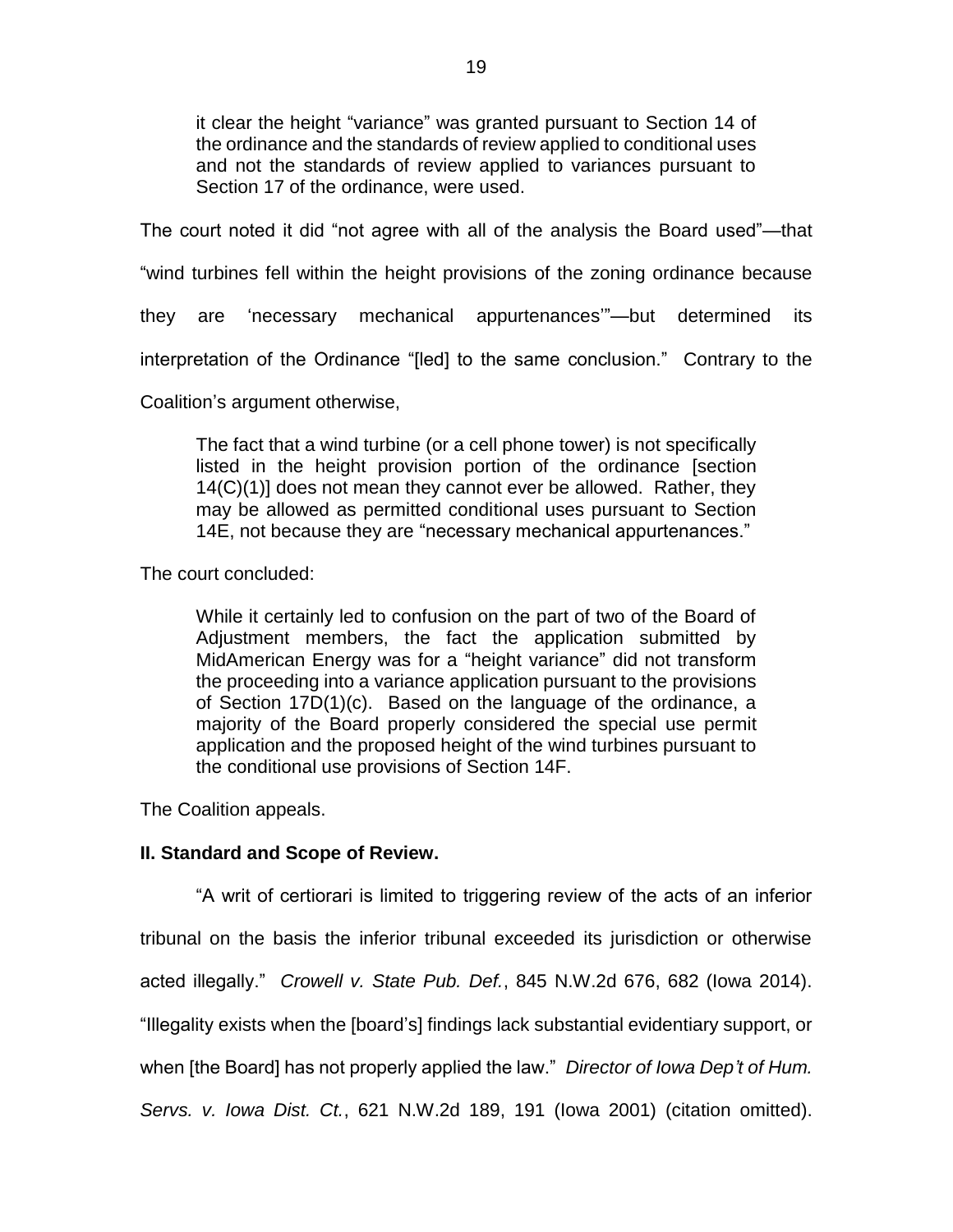Although deference is given to the Board's interpretation of the Ordinance, "final construction and interpretation of zoning ordinances is a question of law for" the court to decide. *Lauridsen v. City of Okoboji Bd. of Adjustment*, 554 N.W.2d 541, 543 (Iowa 1996). "With a certiorari proceeding, the district court finds the facts anew only to determine if there was illegality not appearing in the record made before the [B]oard." *TSB Holdings, L.L.C. v. Bd. of Adjustment for City of Iowa City*, 913 N.W.2d 1, 10 (Iowa 2018). "Fact-findings or issues that were before the [B]oard for decision are 'reviewed under the substantial evidence standard.'" *Id.*  (quoting *Bontrager Auto Serv. v. Iowa City Bd. of Adjustment*, 748 N.W.2d 483, 484–85 (Iowa 2008)).

On appeal, our review of the certiorari action before the district court is for correction of errors at law. *Burroughs v. City of Davenport Zoning Bd. of Adjustment*, 912 N.W.2d 473, 478 (Iowa 2018). "We are bound by the district court's findings if supported by substantial evidence." *TSB Holdings*, 913 N.W.2d at 10 (citation omitted). "However, we are not bound by erroneous legal rulings that materially affect the court's decision." *Id.* (citation omitted).

#### **III. Discussion.**

The Coalition challenges the district court's decision, and ultimately the legality of the Board's approval of MidAmerican's wind-farm project, in a few alternative ways. First, the Coalition argues against the district court's interpretation of the Ordinance. It maintains that, contrary to the district court's ruling, a section  $17(D)(1)(c)$  use variance is required to build a wind turbine more than thirty-five feet tall even if a conditional use permit is approved under section 14(E)(12). Alternatively, the Coalition argues that even if the district court's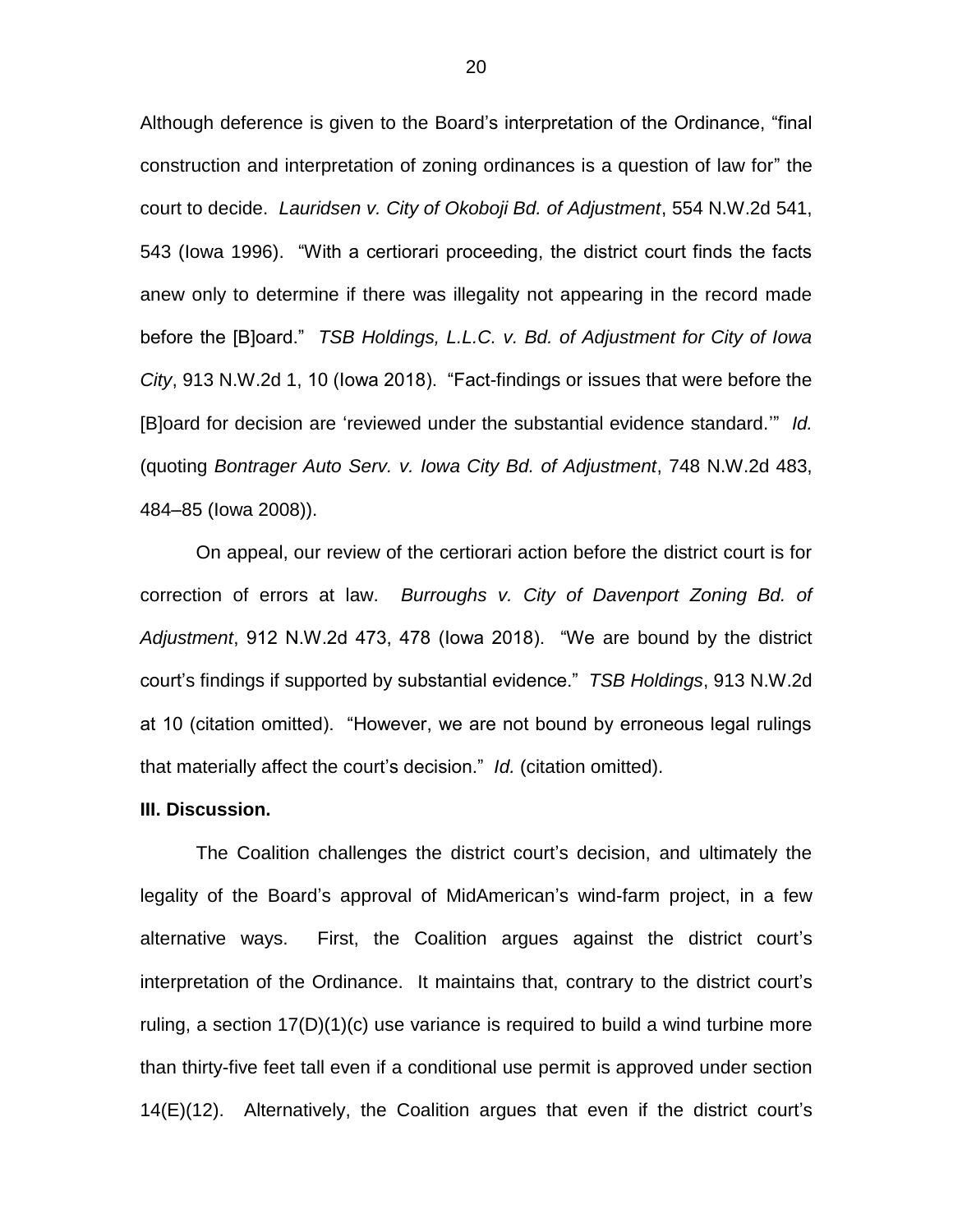interpretation is correct and only a section 14(E)(12) conditional use permit is necessary for MidAmerican to construct the wind turbines, the Board's decision must still be overturned. It argues the Board never approved a conditional use permit under section 14(E)(12) or, even if it did, it failed to make the necessary findings required by section 14(F) before approving the conditional use permit, so any approval under section 14(E)(12) is improper. And finally, the Coalition asserts that if the district court's interpretation is correct and MidAmerican was asking for only a section  $14(E)(12)$  conditional use permit rather than a section  $17(D)(1)(c)$ variance, then the notices sent out about MidAmerican's request and the public hearing were inadequate. We consider each argument in turn.

#### **A. Interpretation of the Ordinance.**

To begin, we must clear up some terminology issues that have plagued this case since the beginning. The terms "special use" and "conditional use," when applied to permits, generally mean the same thing. Those terms have been and can be used interchangeably. *See City of Okoboji v. Okoboji Barz, Inc.*, 717 N.W.2d 310, 315 (Iowa 2006) ("A special use permit 'allows property to be put to a purpose which the zoning ordinance *conditionally* allows.'" (quoting *Buchholz v. Bd. of Adjustment of Bremer Cnty.,* 199 N.W.2d 73, 75 (Iowa 1972)); *see also* Iowa Code § 414.7 (2018) (allowing the board of adjustment to make special exceptions to ordinances). The Ordinance does this. Section 14(E) lists conditional uses that may be allowed under the Ordinance and describes these as "uses [that] may be authorized by a conditional use permit." While section 14(F), which all parties agree applies to section 14(E), describes what the Board must do to grant a "special use permit."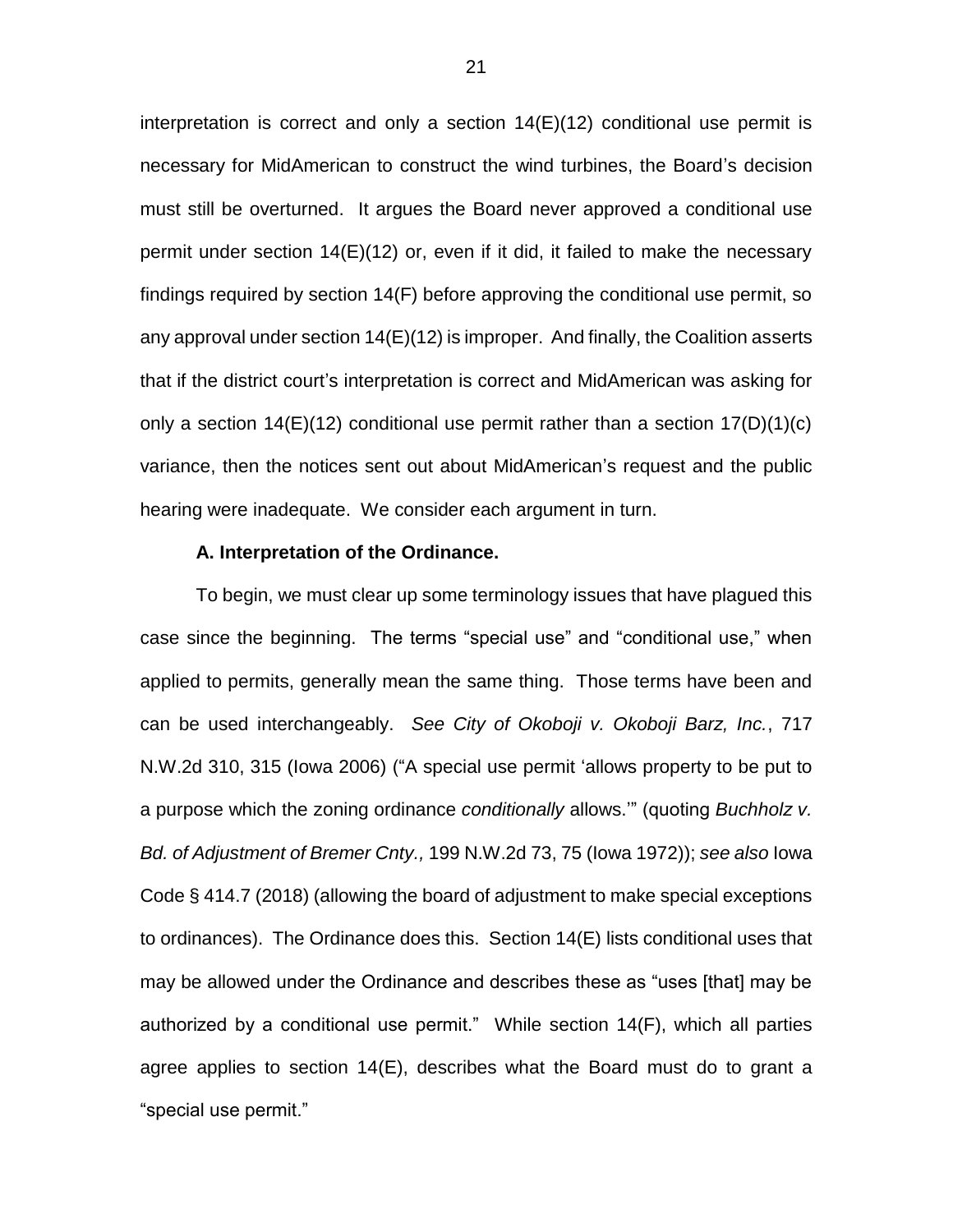But a "variance" is neither a special use nor a conditional use. "The purpose of conditional use permits is to provide for flexibility in what otherwise would be the rigidity of zoning ordinances . . . ." *W & G McKinney Farms, L.P. v. Dallas Cnty. Bd. of Adjustment*, 674 N.W.2d 99, 103 (Iowa 2004). In other words, a conditional use is an option under the zoning ordinance so long as the person requesting it can show they meet certain conditions set by the zoning ordinance beforehand. *See id.* at 103–04. In contrast, "[a] variance authorizes a party upon a showing of undue hardship to use his property in a manner forbidden by the zoning ordinance." *Buchholz*, 199 N.W.2d at 75. The requirements one must meet to receive a variance are much more rigorous than those applied to conditional use permits for this reason.

With that in mind, we agree with the district court's interpretation that MidAmerican could have requested a special use permit under section 14(E)(12) to build the nearly 500-foot tall wind turbines without requesting a section  $17(D)(1)(c)$  variance.

Section 14(E)(12) allows the Board to authorize a conditional use permit for "[a]ny structure or land used by public or private utility service company . . . for public utility purpose." Based on the record before us, MidAmerican is a public utility service company and the wind-turbine structures were to be used for public utility purpose.

While section 9(C) generally restricts building heights to two stories or thirtyfive feet within agricultural districts, the section states, "[E]xcept as provided in Section 14." On its face, it does not limit itself to section 14(C)(1). Section 14(C)(1) lists specific exceptions to the height rule. But nothing in sections 9(C) or 14(C)(1)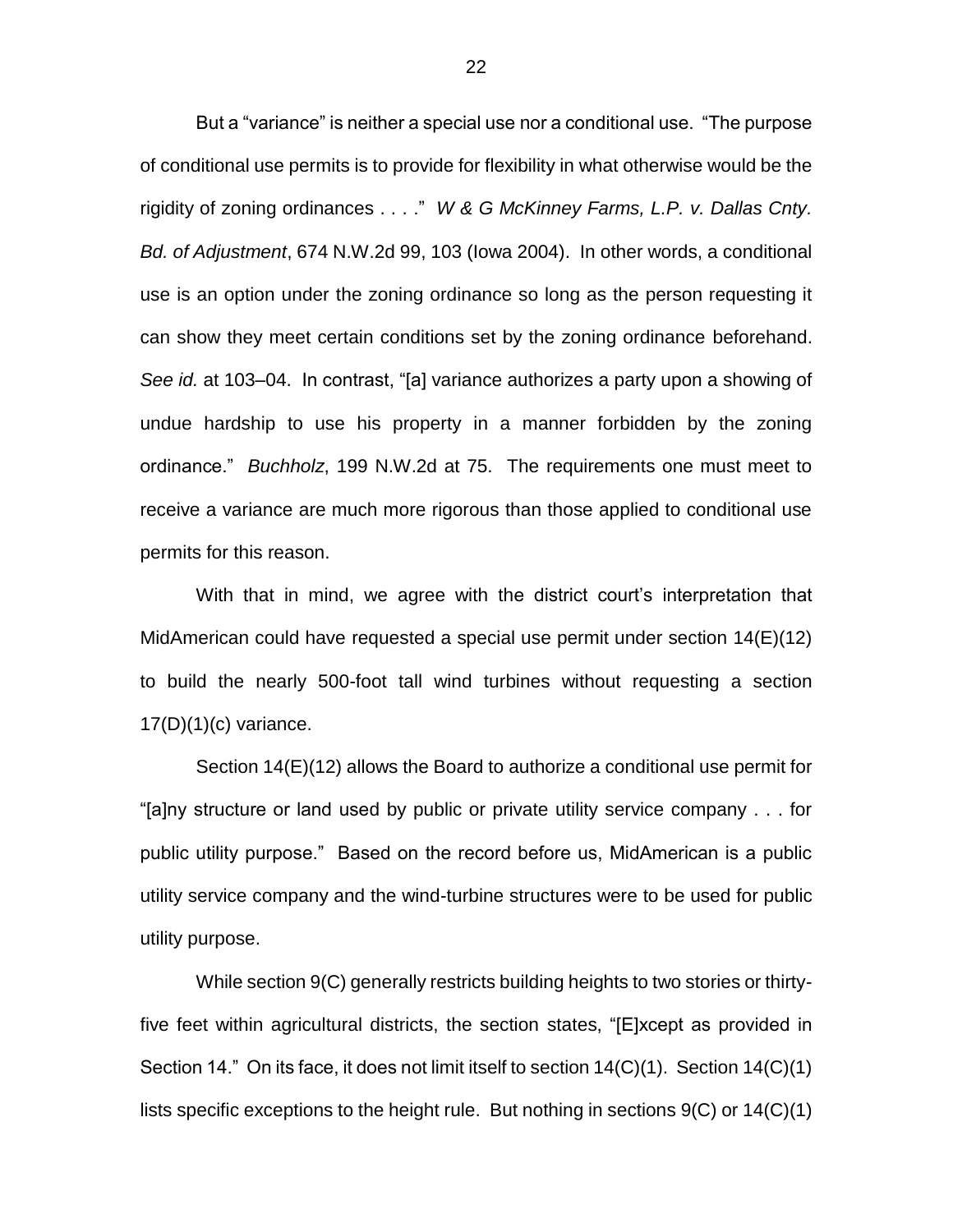makes this an exclusive list of buildings or structures that can exceed thirty-five feet in agricultural zones. Under section 14(E) and 14(E)(12), the Board may grant a conditional use permit "after careful consideration of the impact of the particular uses upon the neighborhood and public facilities therein" for "*any* structure" used by a public utility company for public utility purposes. (Emphasis added.) We give the term "any" an expansive reading and understand it to mean "all." *See State v. Prybil*, 211 N.W.2d 308, 312 (Iowa 1973) ("The word 'any' . . . is employed to enlarge rather than limit the terms modified. It means 'every' and 'all' . . . ."). "All" structures include those structures taller than thirty-five feet. Our interpretation is bolstered by the fact that section 14(E)(9), which provides for conditional use permits for mobile home parks, specifically provides a height limitation of thirty-five feet for mobile homes and accessory buildings permitted under that section. If the Board never has the power to grant a height exception within its approval of a conditional use permit, why would the height restriction have to be reiterated within section 14(E)(9)? Put another way, there would be no need to restrict the Board's ability to approve mobile homes and accessory buildings over thirty-five feet tall in mobile home parks under the conditional use permit if the Board lacks the power to grant height exceptions as part of its conditional use approval.

For these reasons, we agree with the district court that the Board could have properly granted MidAmerican's request for the wind farm relying on only a conditional use permit under section 14(E)(12).

#### **B. The Board's Ruling on MidAmerican's Request.**

The next question is whether the Board granted MidAmerican's request based on a conditional use permit under section 14(E)(12) and, if so, whether it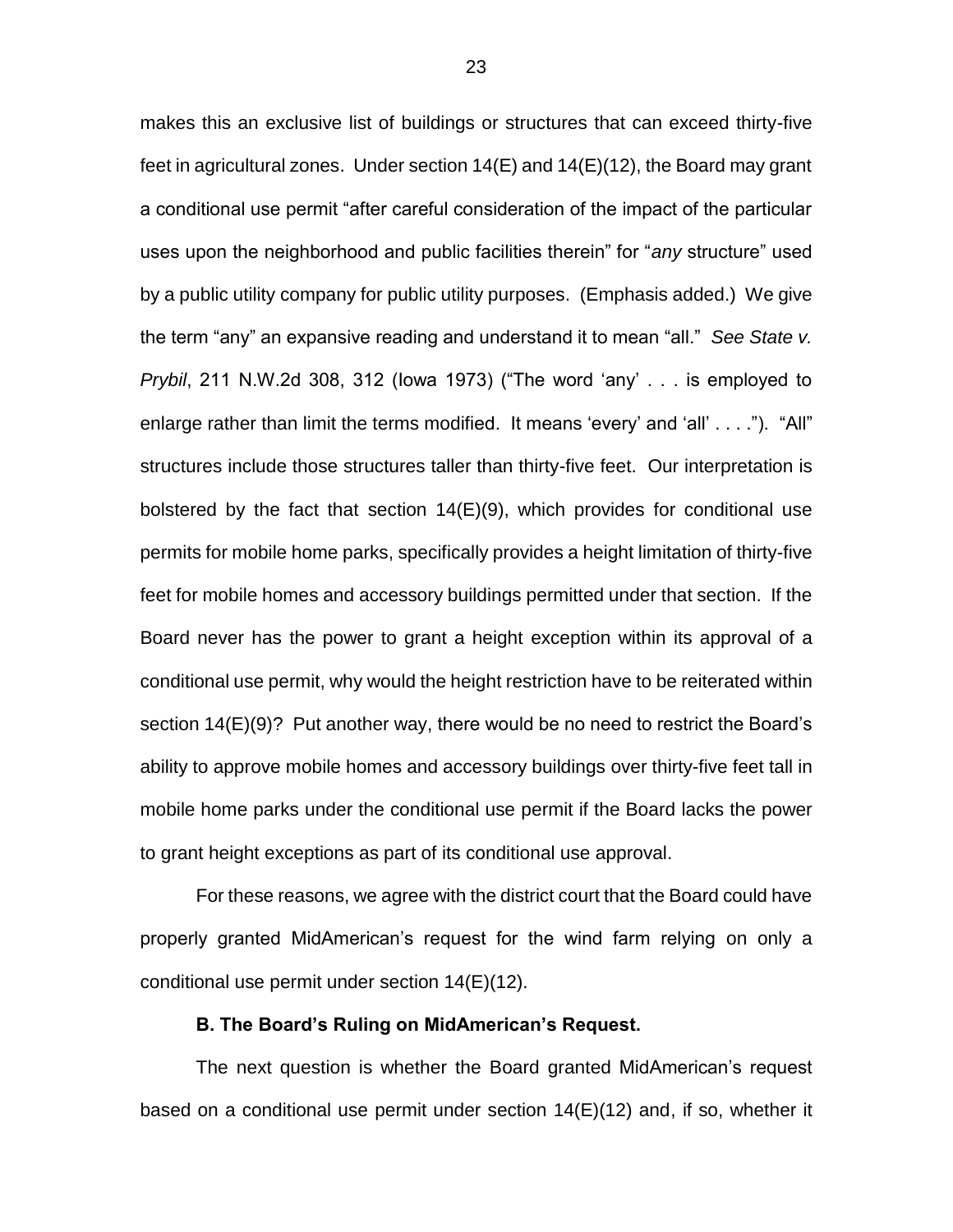made the required findings within section 14(F)(a) to grant a conditional use permit. The typographical errors in some documents, coupled with the lack of clarity from the zoning administrator about which zoning ordinances applied, created unnecessary confusion over the Board's decision.<sup>11</sup>

The district court cut through the confusion. Of the July 2018 vote, the district court acknowledged, "It is apparent from the individual comments of the board of adjustment members that there was a misunderstanding as to the distinction between conditional use permits and variances and which rules applied to the request made related to the wind farm." And nothing filed by the Board in July suggests that it relied on section 14(E)(12) for its approval, although it did reference conditional uses. We recognize the staff report prepared for and presented to the Board listed section 14(E)(12) (and was silent as to use variances under section  $17(D)(1)(c)$ . But none of the Board members discussed section 14(E)(12) or orally gave it as a reason for their vote. And the Board's "findings of fact and legal principles upon which the Board acts," which laid out three pages of sections from the Ordinance, did not even include section 14(E)(12). None of the written comments by the individual Board members referenced conditional use permits for public utilities.

<sup>&</sup>lt;sup>11</sup> Apparently, in another approved wind turbine project, the zoning administrator required approval under section 14(C)(1) and believed a height variance was necessary, adding to the miscommunication about the project we review here. Generally, a zoning administrator offers a primer on which ordinances apply. Yet, even though it was incorrect to consider section 17 on variances, the administrator never clarified the reasoning to the Board; as a result, the references to the failure to prove a hardship continued throughout these proceedings.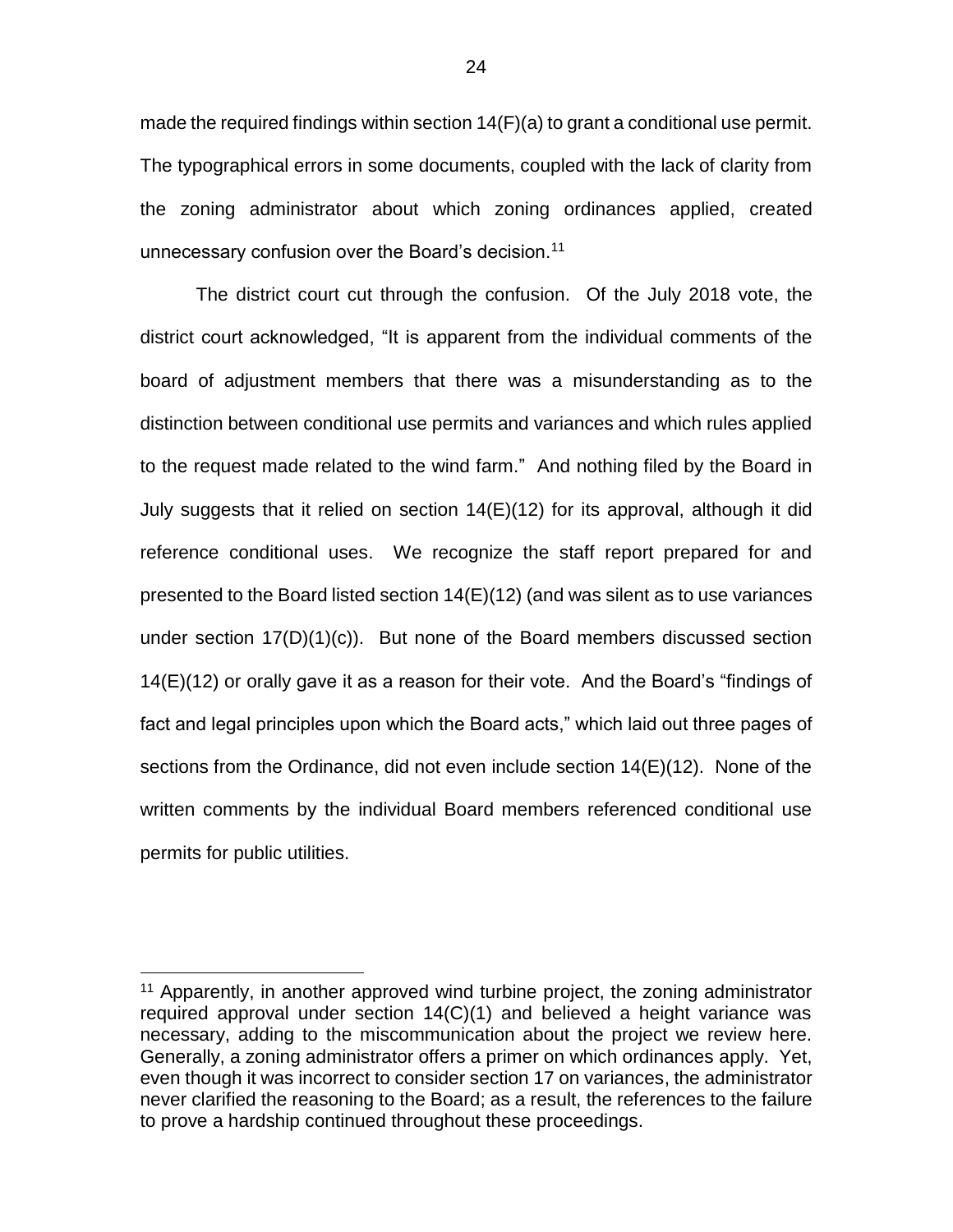The district court found these errors were corrected with the expanded ruling filed by the Board in December. It concluded, "Those amended findings make it clear the height 'variance' was granted pursuant to Section 14 of the ordinance and the standards of review applied to conditional uses and *not* the standards of review applied to variances pursuant to section 17 of the ordinance, were used." We recognize boards of adjustment, and like tribunals, are by their nature informal, and we do not review their decisions with "technical strictness." *See Thorson v. Bd. of Supervisors*, 90 N.W.2d 730, 735 (Iowa 1958).

We agree that the expanded ruling filed in December moves away from relying on a use variance within section 17(D)(1)(c). The expanded ruling lays out section 14(E)(12) as an applicable section of the Ordinance, but the portion with the Board's reasoning focused on the language from section 14(C)(1) regarding "necessary mechanical appurtenances" and the ability to modify height restrictions (while repeatedly citing to section  $14(C)(12)$ , a section that does not exist in the Ordinance). We agree with the district court that section 14(C)(1) does not apply to the wind turbine project.<sup>12</sup> We note that the expanded ruling was drafted by the

### <sup>12</sup> As our supreme court has said:

 $\overline{a}$ 

We have previously defined an "appurtenance" broadly as That which belongs to something else; an adjunct; an appendage. Something annexed to another thing more worthy as principal, and which passes as incident to it, as a right of way or easement to land. . . .

A thing is an appurtenance "when it stands in relation of an incident to a principal and is necessarily connected with the use and enjoyment of the latter." The key factor employed in determining if something is an appurtenance is whether it is "connected in use with the principal."

*State v. Pace*, 602 N.W.2d 764, 770 (Iowa 1999) (alteration in original) (citations omitted). Wind turbines are not appurtenances. Therefore, as the district court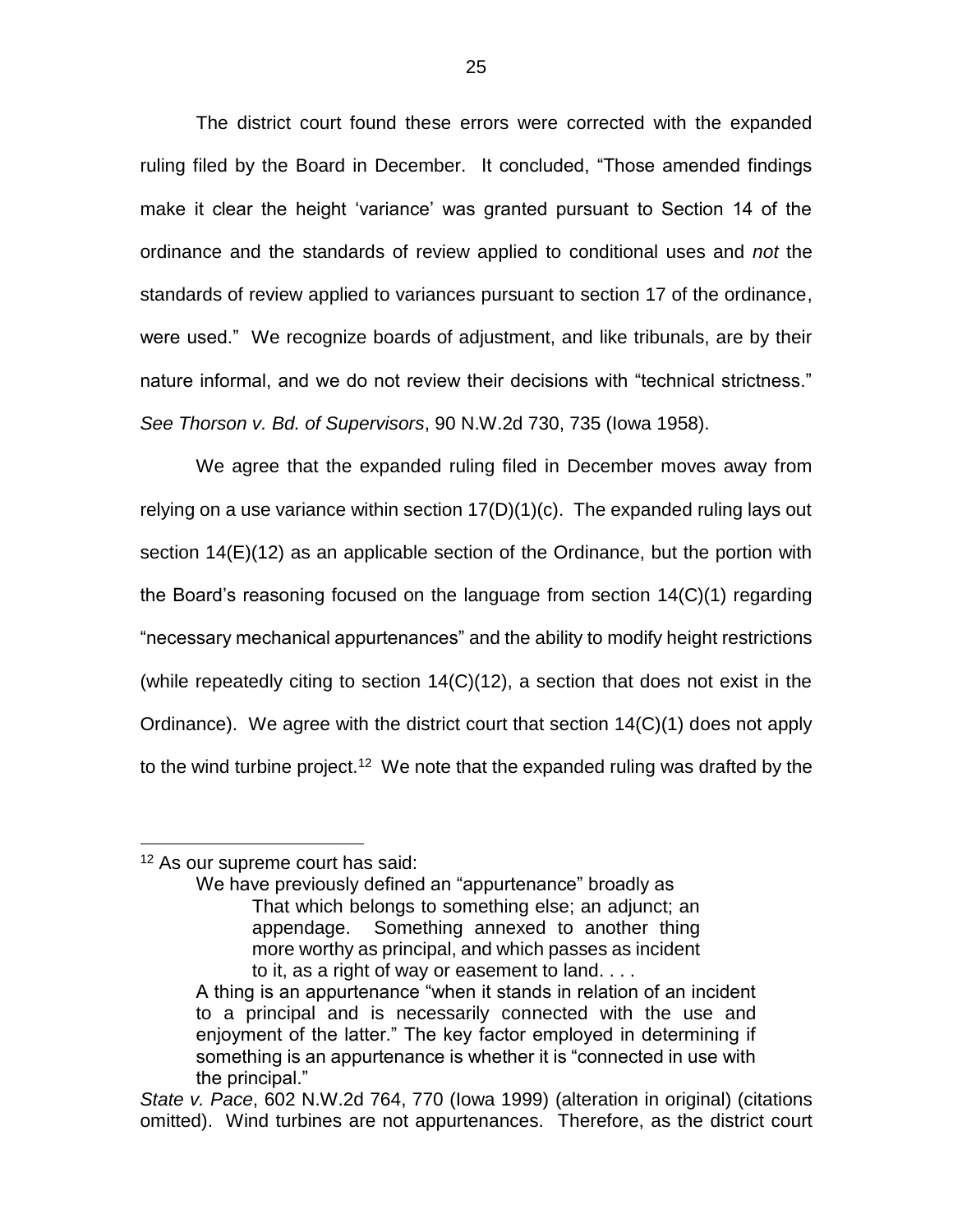zoning administrator and the county attorney. They requested that the board consider all the portions of that ruling, which it did. Thus, in the end the Board approved the project

[f]or the factual reasons set forth in the *above noted sections of the Madison County Zoning Ordinance*, and based upon the testimony, documents and information provided to the Board by the applicant and members of the public, including but not limited to, information regarding the siting of the turbines, noise, shadow flicker, impact to property values, and the overall benefits and detriments of the project . . . .

(Emphasis added.) The above noted sections included section 14(E)(12).

In annulling the writ, the district court relied on the fact that "a majority of the [Board] concluded sufficient evidence was presented . . . for the issuance of a special use permit." The district court ruling held that "the Board properly considered the special use permit application and the proposed height of the wind turbines pursuant to the conditional use provisions of section 14F." We agree. We find there is sufficient evidence presented to support the special use permit under one of the applicable sections cited by the Board—section 14(E)(12). Although the Board veered off into solving the administrator's dilemma involving height requirements and referenced non-applicable ordinances, the expanded findings again referenced the conditional use provisions of section 14 that related to public utilities. To phrase it more simply, this Board approved the wind turbines at a height up to 494 feet under a conditional use with specific restrictions under section 14(E) with consideration of section 14(F) factors. *See Bontrager*, 748 N.W.2d at 488-89 (finding failure to mention a specific issue in the findings was not fatal as it

concluded, they do not meet the definition of a "necessary mechanical appurtenance."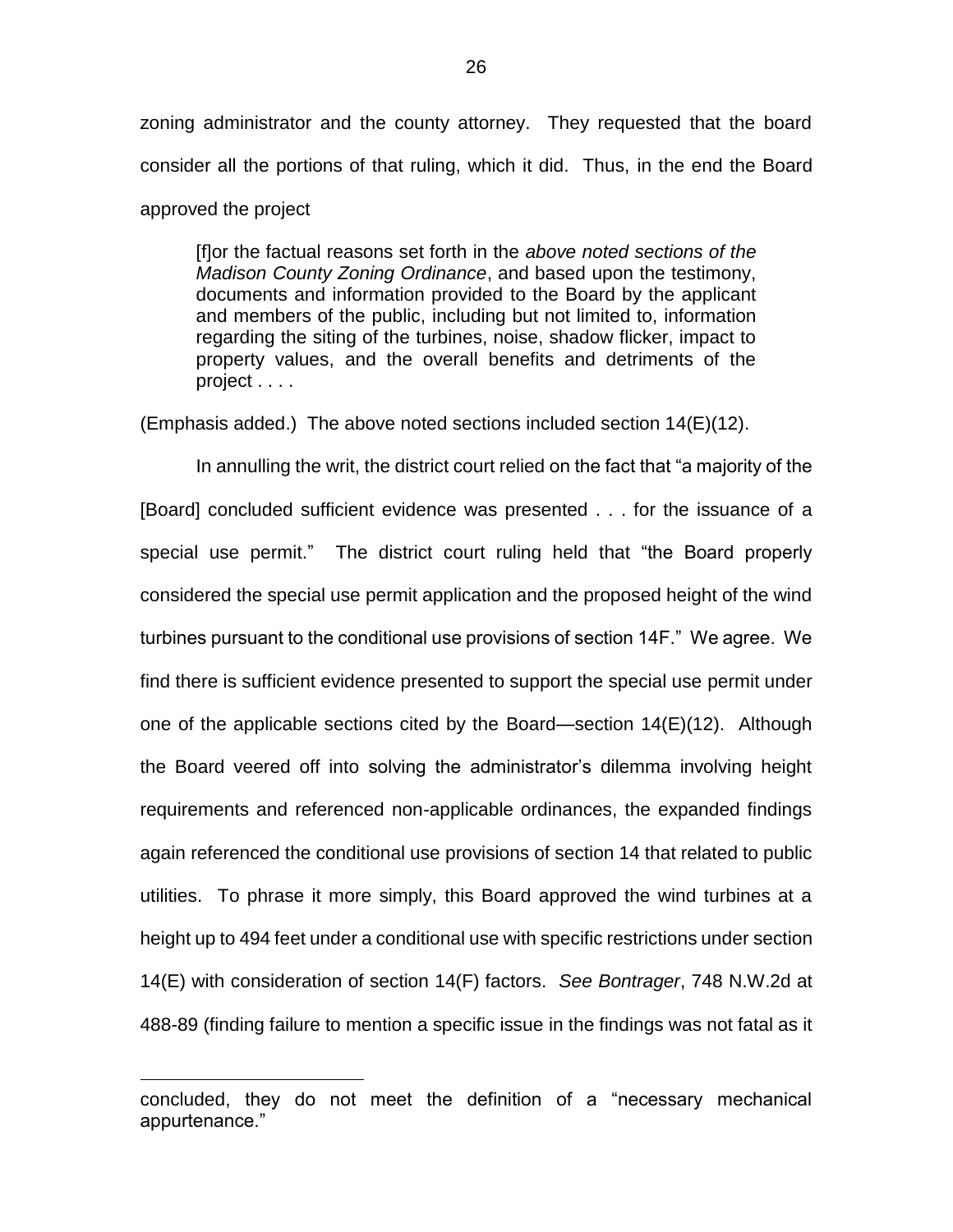was clear the board considered the general standards of the special exception and whether those standards were met).

Because the district court found substantial evidence showed that the Board approved the wind turbine project as an appropriate conditional use, we do not disturb that decision. *See TSB Holdings*, 913 N.W.2d at 10 (requiring affirmance if the district court findings are supported by substantial evidence).

#### **C. Adequacy of Notices.**

Finally, the Coalition raised the adequacy of the notices published and sent by the Board that needed to request a variance. They argue that because the notices were defective, the Board of Adjustment lacked jurisdiction to grant the applications. See *Bowen v. Story Cnty. Bd. of Supervisors*, 209 N.W.2d 569, 572 (Iowa 1973) (stating the rule of error preservation "is applicable where a party assails the tribunal's action as in excess of jurisdiction or illegal"). Although a claim that the court lacks jurisdiction may be raised at any time because it concerns the court's authority to proceed, a claim that the board acted outside the scope of its statutory authority must be made first before that board and then again in the district court to be preserved for appellate review. *See id.* In the end, the variance route proved not appropriate, so any notice requirements necessary to obtain a variance do not apply. But even assuming the Coalition can narrow this argument to one where the Board was without jurisdiction to proceed, we find that claim fails. The Board had express authority to grant special or conditional use permits pursuant to Iowa Code sections 335.10 and 335.15 and could make special exceptions to requirements of the zoning ordinances. *See Martin Marietta Materials, Inc. v. Dallas Cnty*., 675 N.W.2d 544, 557 (Iowa 2004).